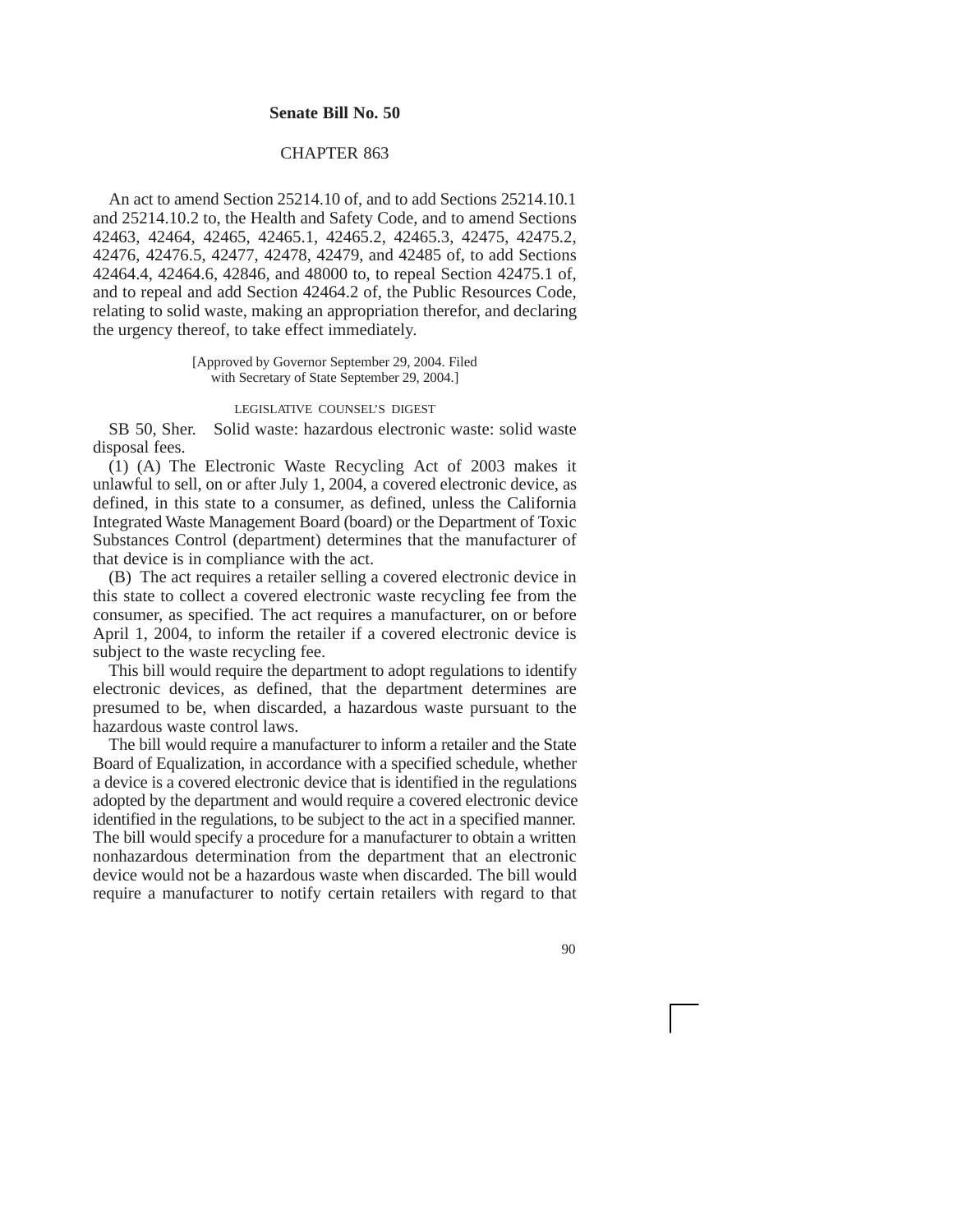determination. The bill would authorize the department to adopt emergency regulations to implement these requirements.

The bill would, instead of (A) above, prohibit a person from selling a new or refurbished covered electronic device in this state, on and after January 1, 2005, if the board or department determines that the manufacturer of the covered electronic device is not in compliance with the act.

(2) Existing law, the act, requires a retailer selling a covered electronic device in this state to collect an electronic waste recycling fee from the consumer on and after November 1, 2004, and to transmit the fee to the board in accordance with a schedule and procedures that the board is required to establish. The act requires the board, in collaboration with the department, on and after July  $\overline{1}$ , 2005, and at least once every 2 years thereafter, to review and adjust the electronic waste recycling fee, based on specified factors.

This bill, under certain circumstances, would make inapplicable certain penalties relating to the sale of a covered electronic device for which a fee has not been paid to which retailers are otherwise subject under existing law.

The bill would revise the definitions of the terms ''consumer,'' ''covered electronic device,'' ''covered electronic waste,'' ''person,'' ''retailer,'' and ''retail sale,'' and would define the terms ''discarded,'' "recycling," "refurbished," and "video display device" for purposes of the act.

The bill would require a retailer to collect the fee on and after January 1, 2005, instead of November 1, 2004, except as specified.

The bill would revise the procedures for reviewing and adjusting the covered electronic waste recycling fee.

The bill would repeal the authorization for the board to collect the fee and would require the State Board of Equalization to collect the electronic waste recycling fees. The bill would require those fees to be deposited in the Electronic Waste Recovery and Recycling Account. The bill would require the covered electronic waste recycling fee to be due and payable quarterly on or before the last day of the month following each calendar quarter.

(3) The act requires each manufacturer of an electronic device who sells a covered electronic device in this state to submit an annual report to the board on the number of electronic devices sold by the manufacturer.

This bill would authorize a manufacturer to report only on those covered electronic devices that include applications of specified compounds that are exempt from Directive 2002/95/EC, as specified.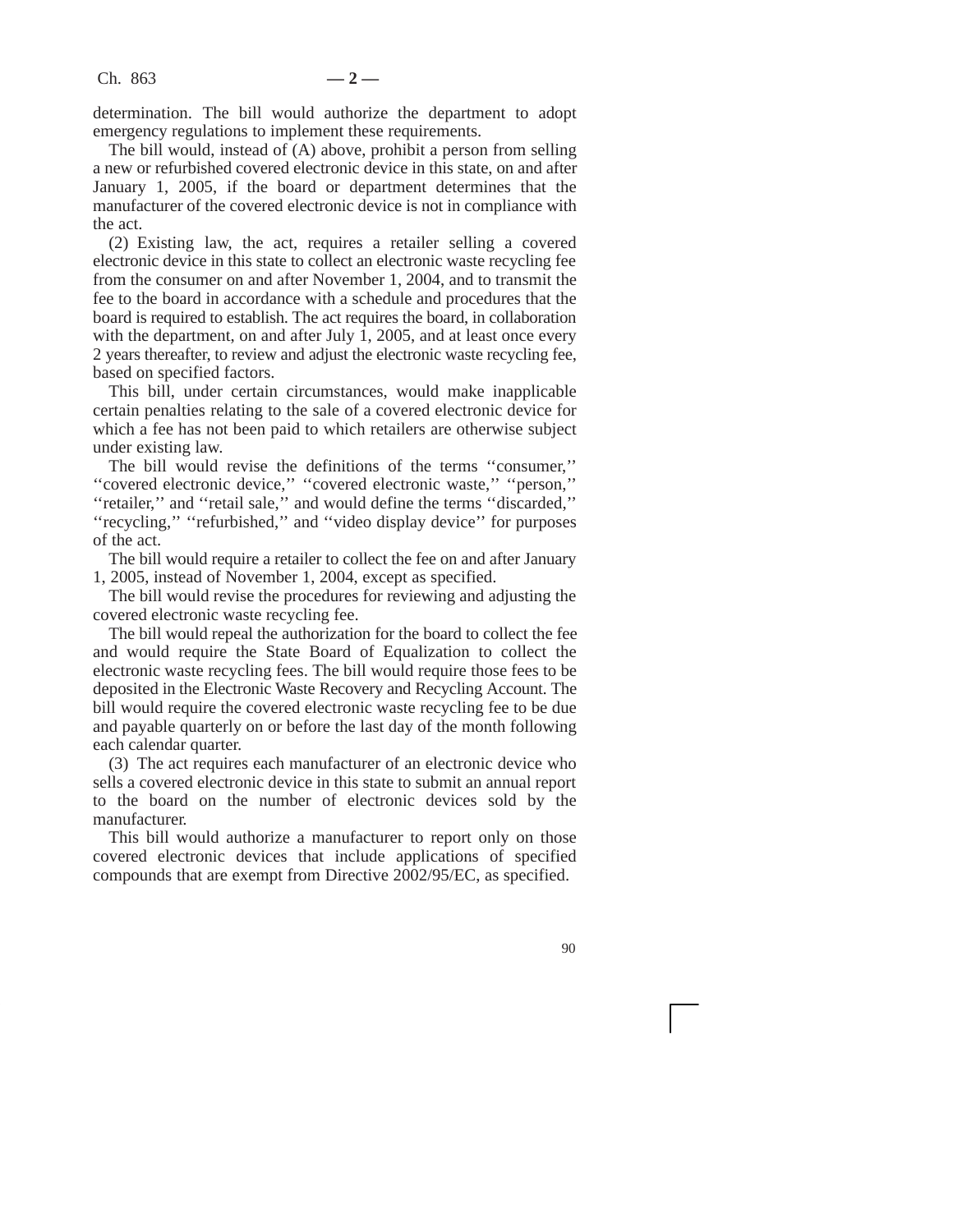(4) Under existing law, the Electronic Waste Recovery and Recycling Account is created in the Integrated Waste Management Fund and the board and the department are authorized to expend the moneys deposited in the account, upon appropriation by the Legislature, for specified purposes.

This bill would continuously appropriate the money in the account to pay refunds and make electronic waste recovery payments and recycling payments. The bill would additionally continuously appropriate the money to make specified payments to manufacturers. The bill would authorize the money in the account to be expended, upon appropriation by the Legislature, for the other specified purposes.

The bill would establish the Electronic Waste Penalty Subaccount in the account, would require all fines or penalties collected pursuant to the act to be deposited in the subaccount, and would authorize the expenditure of the funds in the subaccount only upon appropriation by the Legislature.

(5) Existing law requires the board, in collaboration with the department, to establish an electronic waste recovery payment schedule to cover the net cost of an authorized collector in operating a free and convenient system for collecting, consolidating, and transporting covered electronic wastes. Existing law also requires the board to establish an electronic waste recycling payment schedule to cover an e-waste recycler's net cost of receiving, processing, and recycling covered electronic waste. Existing law requires the board to make those payments, as specified.

The bill would, instead, require the board to make those payments for covered electronic waste collected for recycling on and after January 1, 2005.

The bill would require the amount of the electronic waste recycling payment to be equal to \$0.28 per pound of the total weight of covered electronic waste received from an authorized collector and subsequently processed for recycling, until the board adopts an electronic waste recycling payment schedule for covered electronic waste.

This bill would require the board to adopt regulations specifying cancellation methods for the recovery, processing, or recycling of covered electronic waste and would revise the conditions under which the board may make those payments, including requiring the manufacturer or authorized collector or recycler to provide a cost-free and convenient opportunity to recycle electronic waste. The bill would also require the covered electronic waste, if processed, to be processed in this state according to the cancellation procedure adopted by the board and, would require, as a condition of making those payments, that the board declare that the state is a market participant in the business of the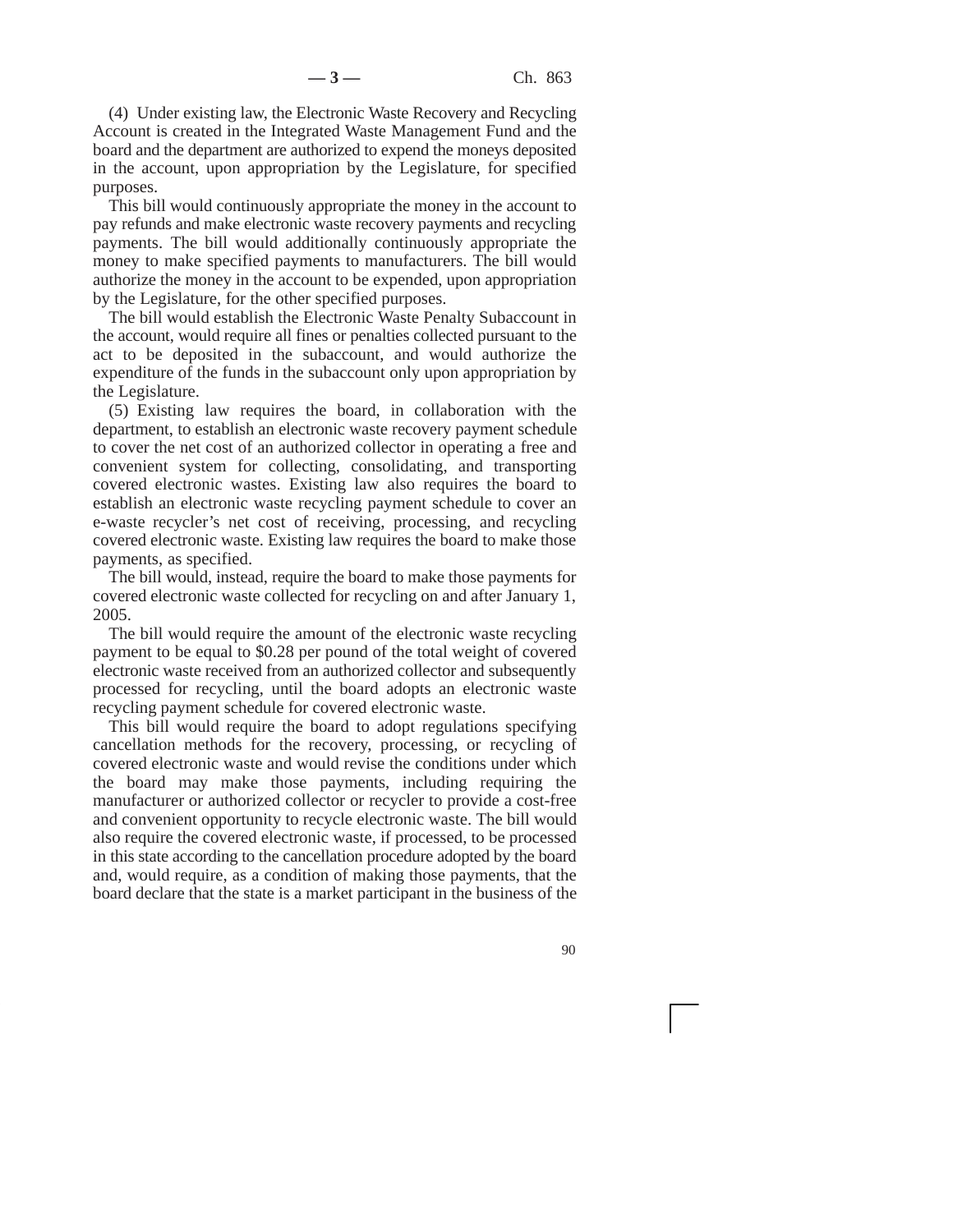recycling of covered electronic waste, as specified. The bill would authorize the board to make a payment to a manufacturer who takes back covered electronic waste from a consumer in this state, as specified.

(6) Existing law requires a person who intends to export electronic waste to a foreign destination to comply with specified notification requirements and to demonstrate, among other things, that the handling of the exported electronic waste within the country of destination would meet certain standards adopted by the Organization for Economic Cooperation and Development.

This bill would instead require a person who exports covered electronic waste, or a covered electronic device intended for recycling or disposal, to a foreign country, or to another state for ultimate export to a foreign country, to comply with specified notification requirements and make specified demonstrations, including a demonstration with regard to management of the waste in accordance with the decisions and implementing guidelines of the Organization for Economic Cooperation and Development, notwithstanding that the country of destination is not a member of the Organization for Economic Cooperation and Development.

(7) Existing law prohibits the board and the department from implementing the act if specified circumstances occur.

This bill would provide that the provisions of the act shall become inoperative on the date that one of those circumstances occurs, except for specified purposes.

(8) The bill would also make technical changes to the act.

(9) Because the act is incorporated into the hazardous waste control laws, a violation of which is a crime, the bill would impose a state-mandated local program by creating new crimes.

(10) The California Integrated Waste Management Act of 1989 requires each operator of a disposal facility in the state to pay a quarterly fee to the State Board of Equalization, as specified, for all waste disposed of at each disposal site. The fees are deposited in the Integrated Waste Management Account, which may be expended by the board, upon appropriation by the Legislature, for specified purposes regarding the regulation of solid waste.

This bill would require the board and the State Board of Equalization to ensure that the fees that are collected at a transfer station are paid to the State Board of Equalization

(11) The bill would require the Director of Finance to transfer, as a loan, up to \$5,000,000 from the General Fund, and up to \$25,000,000 from any special fund authorized by law, to the board to implement the bill. The bill would require any loan to be repaid on or before November 1, 2005, and prior to the making of specified expenditures.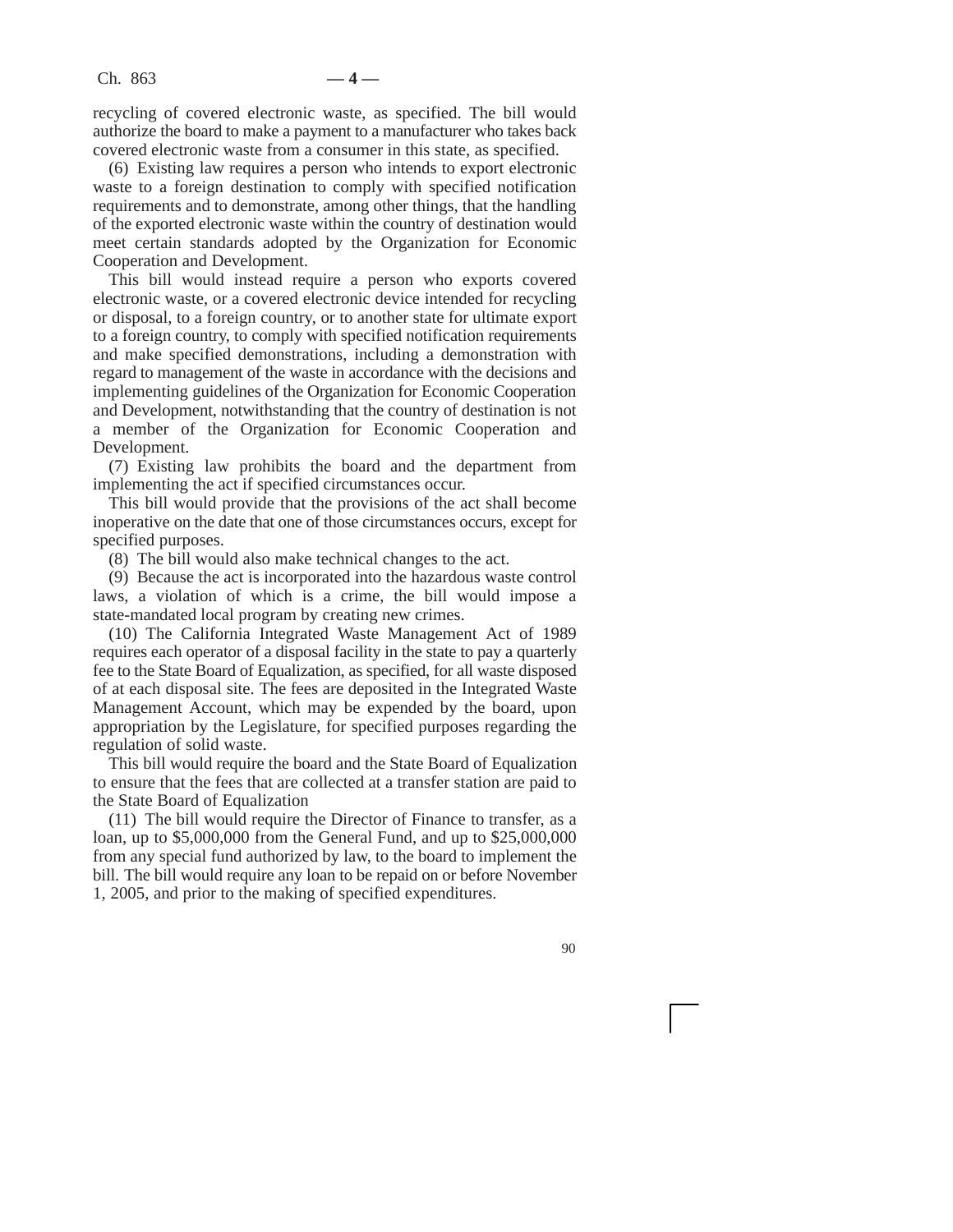(12) The California Constitution requires the state to reimburse local agencies and school districts for certain costs mandated by the state. Statutory provisions establish procedures for making that reimbursement.

This bill would provide that no reimbursement is required by this act for a specified reason.

(13) The bill would declare that it is an urgency statute, to take effect immediately.

Appropriation: yes.

*The people of the State of California do enact as follows:*

SECTION 1. Section 25214.10 of the Health and Safety Code is amended to read:

25214.10. (a) For purposes of this section, ''electronic device'' has the same meaning as a ''covered electronic device,'' as defined in Section 42463 of the Public Resources Code.

(b) The department shall adopt regulations, in accordance with this section, that prohibit an electronic device from being sold or offered for sale in this state if the electronic device is prohibited from being sold or offered for sale in the European Union on and after its date of manufacture, to the extent that Directive 2002/95/EC, adopted by the European Parliament and the Council of the European Union on January 27, 2003, and as amended thereafter by the Commission of European Communities, prohibits that sale due to the presence of certain heavy metals.

(c) The regulations adopted pursuant to subdivision (b) shall take effect January 1, 2007, or on or after the date Directive 2002/95/EC, adopted by the European Parliament and the Council of the European Union on January 27, 2003, takes effect, whichever date is later.

(d) The department shall exclude, from the regulations adopted pursuant to this section, the sale of an electronic device that contains a substance that is used to comply with the consumer, health, or safety requirements that are required by the Underwriters Laboratories, the federal government, or the state.

(e) In adopting regulations pursuant to this section, the department may not require the manufacture or sale of an electronic device that is different than, or otherwise not prohibited by, the European Union under Directive 2002/95/EC, adopted by the European Parliament and the Council of the European Union on January 27, 2003.

(f) (1) The department may not adopt any regulations pursuant to this section that impose any requirements or conditions that are in addition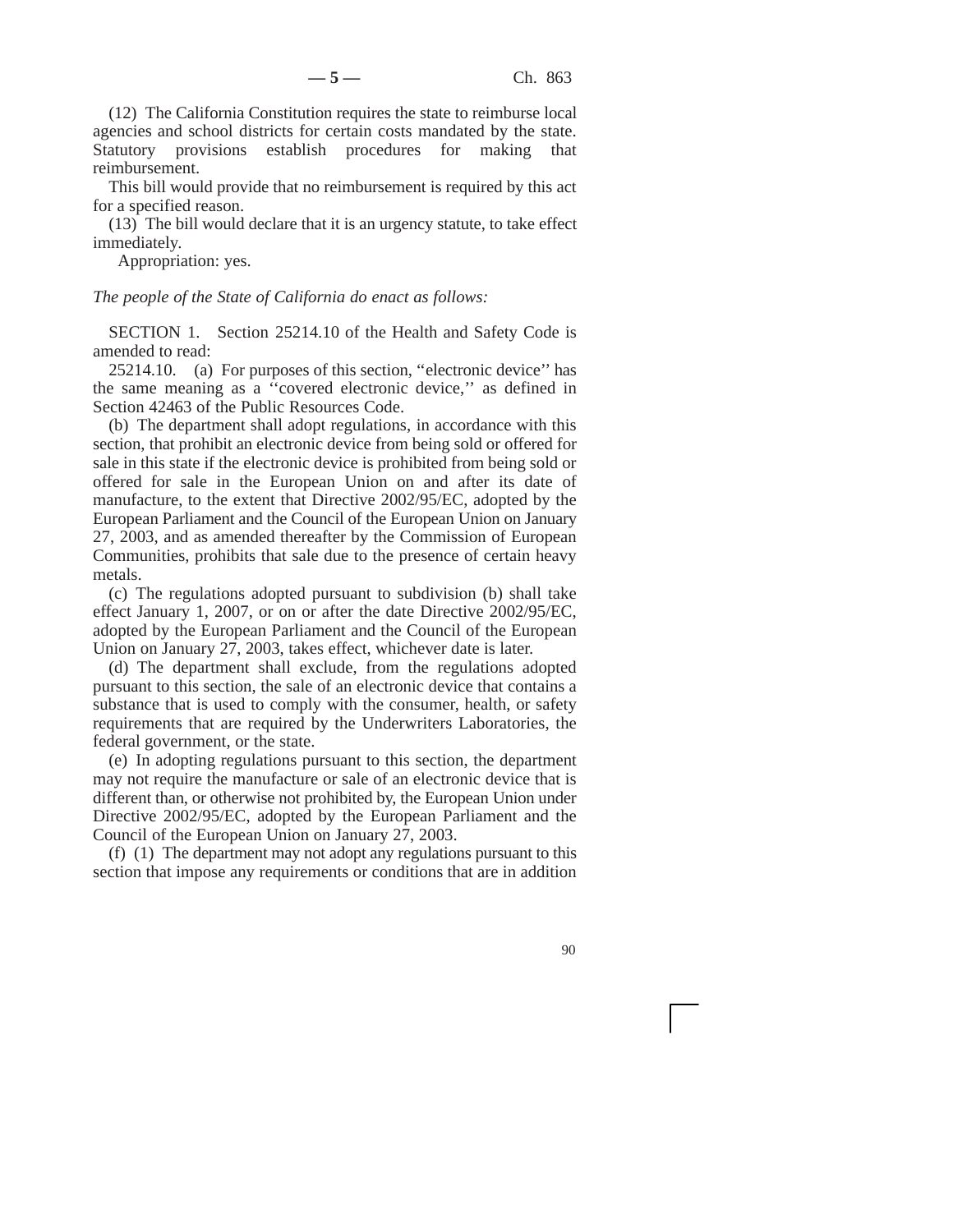to, or more stringent than, the requirements and conditions expressly authorized by this section.

(2) In complying with this subdivision, the department shall use, in addition to any other information deemed relevant by the department, the published decisions of the Technical Adaptation Committee and European Union member states that interpret the requirements of Directive 2002/95/EC.

SEC. 2. Section 25214.10.1 is added to the Health and Safety Code, to read:

25214.10.1. (a) For purposes of this section, the following definitions shall apply:

(1) ''Electronic device'' means a video display device, as defined in subdivision (t) of Section 42463 of the Public Resources Code, with a screen size of greater than four inches.

(2) ''Covered electronic device,'' ''manufacturer,'' and ''retailer'' have the same meaning as those terms are defined in Section 42463 of the Public Resources Code.

(b) The department shall adopt regulations that identify electronic devices that the department determines are presumed to be, when discarded, a hazardous waste pursuant to this chapter.

(c) (1) Except as provided in subdivision (e), a manufacturer of an electronic device that is identified in the regulations adopted by the department shall send a notice in accordance with the schedule specified in subparagraph (A) or (B), as applicable, of paragraph (3), to any retailer that sells that electronic device manufactured by the manufacturer. The notice shall identify the electronic device, and shall inform the retailer that the electronic device is a covered electronic device and is subject to a fee in accordance with subdivision (d).

(2) A manufacturer subject to this subdivision shall also send a copy of the notice to the State Board of Equalization.

(3) The notice required by this subdivision shall be sent in accordance with the following schedule:

(A) On or before October 1, 2004, the manufacturer shall send a notice covering any electronic device manufactured by that manufacturer that is identified in the regulations adopted by the department on or before July 1, 2004, that identify the electronic devices that the department determines are presumed to be, when discarded, a hazardous waste pursuant to this chapter.

(B) On or before April 1, 2005, and on or before every April 1 of each year thereafter, the manufacturer shall send a notice covering any electronic device manufactured by that manufacturer identified in the regulations adopted by the department pursuant to subdivision (b) on or before December 31 of the prior year.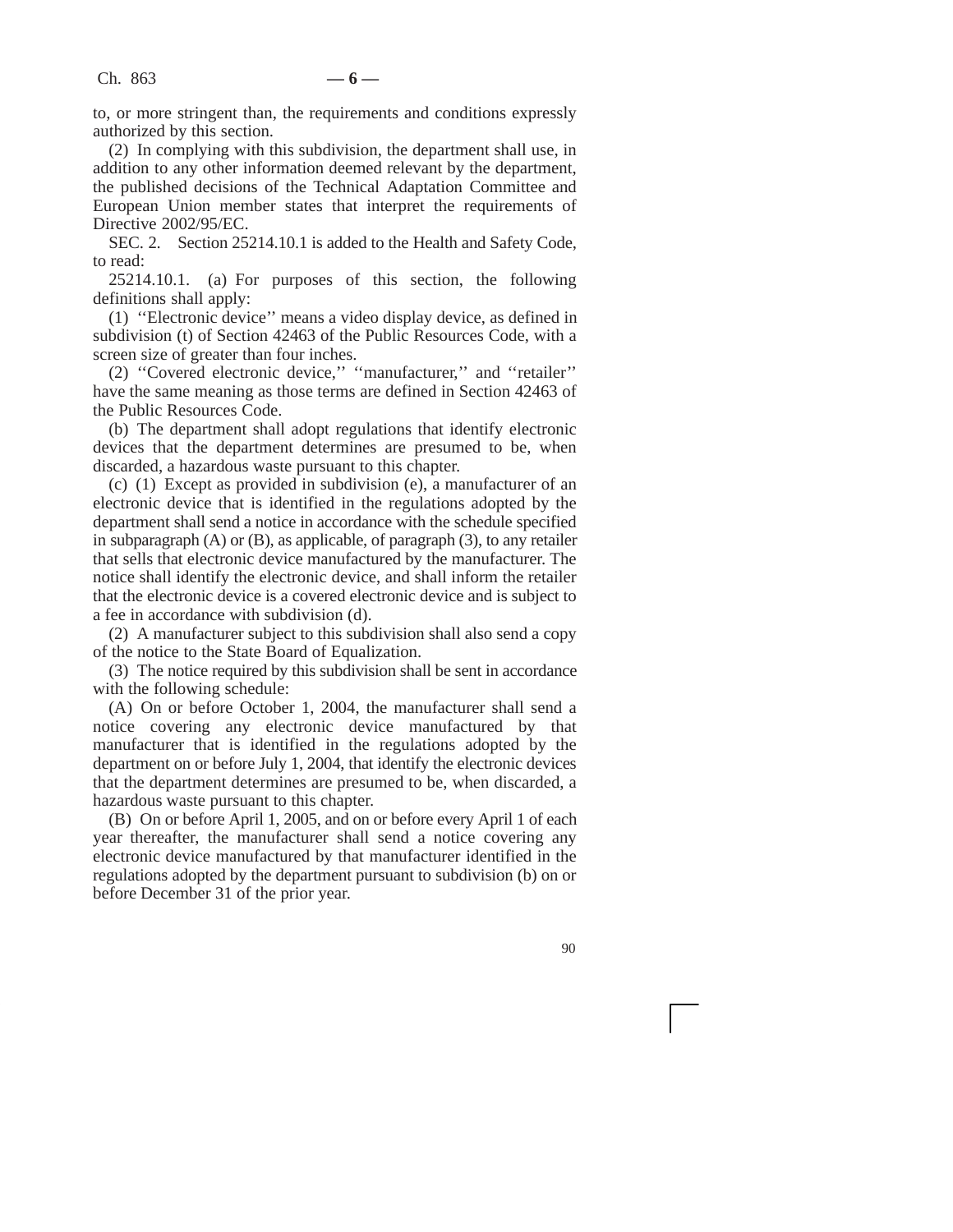(4) If a retailer sells a refurbished covered electronic device, the manufacturer is required to comply with the notice requirement of this subdivision only if the manufacturer directly supplies the refurbished covered electronic device to the retailer.

(d) (1) Except as provided in subdivision (e), a covered electronic device that is identified in the regulations adopted, on or before July 1, 2004, by the department, that identify electronic devices that the department determines are presumed to be, when discarded, a hazardous waste pursuant to this chapter shall, on and after January 1, 2005, be subject to Chapter 8.5 (commencing with Section 42460) of Part 3 of Division 30 of the Public Resources Code, including the fee imposed pursuant to Section 42464 of the Public Resources Code.

(2) Except as provided in subdivision (e), a covered electronic device identified in the regulations adopted by the department, pursuant to subdivision (b), shall, on and after July 1 of the year subsequent to the year in which the covered electronic device is first identified in the regulations, be subject to Chapter 8.5 (commencing with Section 42460) of Part 3 of Division 30 of the Public Resources Code, including the fee imposed pursuant to Section 42464 of the Public Resources Code.

(e) (1) If the manufacturer of an electronic device that is identified in the regulations adopted by the department pursuant to subdivision (b) obtains the concurrence of the department that an electronic device, when discarded, would not be a hazardous waste, in accordance with procedures set forth in Section 66260.200 of Title 22 of the California Code of Regulations, the electronic device shall cease to be a covered electronic device and shall cease to be subject to subdivisions (c) and (d) on the first day of the quarter that begins not less than 30 days after the date that the department provides the manufacturer with a written nonhazardous concurrence for the electronic device pursuant to this subdivision. A manufacturer shall notify each retailer, to which that manufacturer has sold a covered electronic device, that the device has been determined pursuant to this subdivision to be nonhazardous and is no longer subject to a covered electronic recycling fee.

(2) No later than 10 days after the date that the department issues a written nonhazardous concurrence to the manufacturer, the department shall do both of the following:

(A) Post on the department's Web site a copy of the nonhazardous concurrence, including, but not limited to, an identification and description of the electronic device to which the concurrence applies.

(B) Send a copy of the nonhazardous concurrence, including, but not limited to, an identification and description of the electronic device to which the concurrence applies, to the California Integrated Waste Management Board and the State Board of Equalization.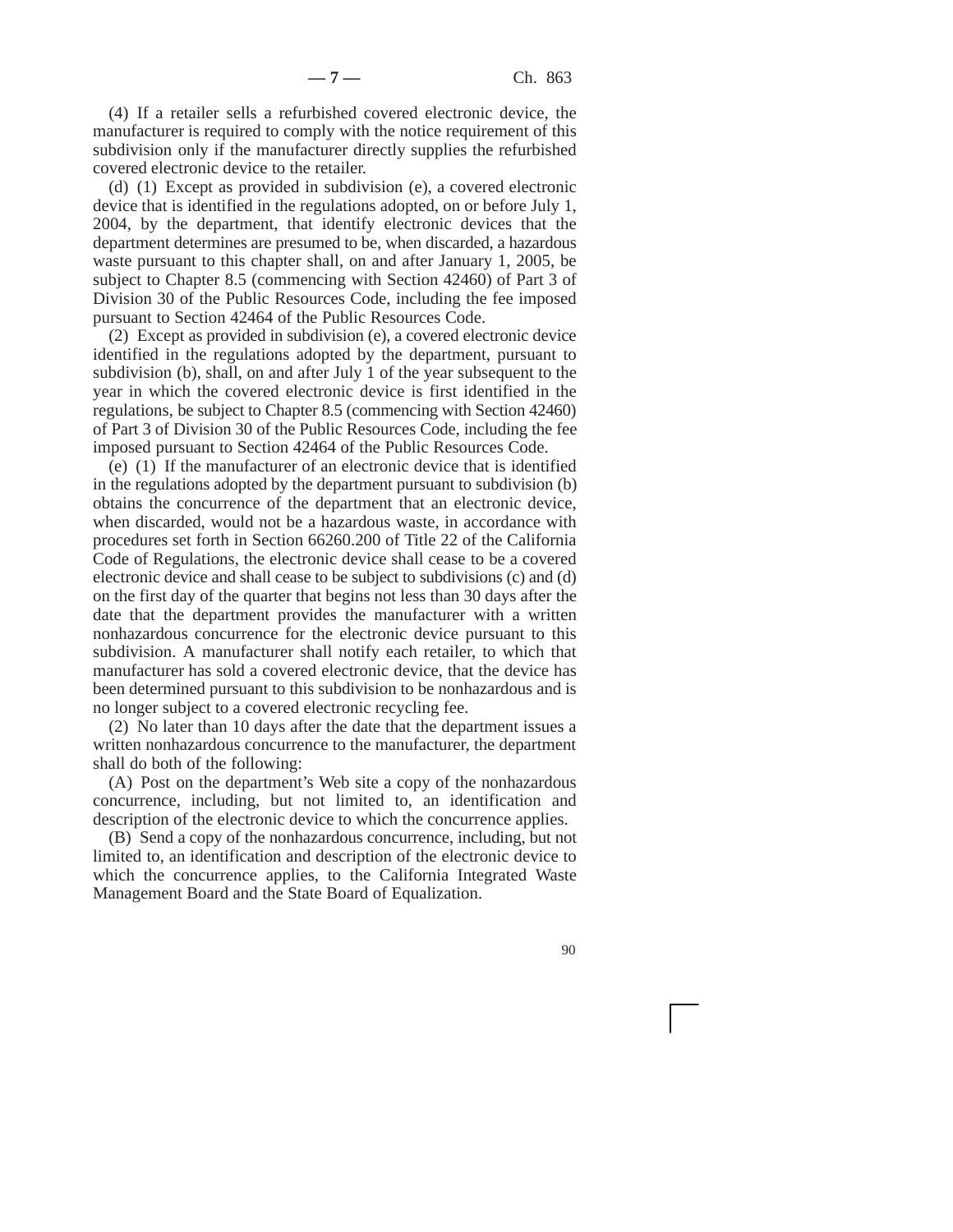(f) Notwithstanding Section 42474 of the Public Resources Code, a fine or penalty shall not be assessed on a retailer who unknowingly sells, or offers for sale, in this state a covered electronic device for which the covered electronic waste recycling fee has not been collected or paid, if the failure to collect the fee was due to the failure of the State Board of Equalization to inform the retailer that the electronic device was subject to the fee.

SEC. 3. Section 25214.10.2 is added to the Health and Safety Code, to read:

25214.10.2. A regulation adopted pursuant to this article may be adopted as an emergency regulation in accordance with Chapter 3.5 (commencing with Section 11340) of Part 1 of Division 3 of Title 2 of the Government Code, and for the purposes of that chapter, including Section 11349.6 of the Government Code, the adoption of these regulations is an emergency and shall be considered by the Office of Administrative Law as necessary for the immediate preservation of the public peace, health, and safety, and general welfare. Notwithstanding Chapter 3.5 (commencing with Section 11340) of Part 1 of Division 3 of Title 2 of the Government Code, an emergency regulation adopted by the department pursuant to this section shall be filed with, but not be repealed by, the Office of Administrative Law and shall remain in effect for a period of two years or until revised by the department, whichever occurs sooner.

SEC. 4. Section 42463 of the Public Resources Code is amended to read:

42463. For the purposes of this chapter, the following terms have the following meanings, unless the context clearly requires otherwise:

(a) ''Account'' means the Electronic Waste Recovery and Recycling Account created in the Integrated Waste Management Fund under Section 42476.

(b) ''Authorized collector'' means any of the following:

(1) A city, county, or district that collects covered electronic devices.

(2) A person or entity that is required or authorized by a city, county, or district to collect covered electronic devices pursuant to the terms of a contract, license, permit, or other written authorization.

(3) A nonprofit organization that collects or accepts covered electronic devices.

(4) A manufacturer or agent of the manufacturer that collects, consolidates, and transports covered electronic devices for recycling from consumers, businesses, institutions, and other generators.

(5) An entity that collects, handles, consolidates, and transports covered electronic devices and has filed applicable notifications with the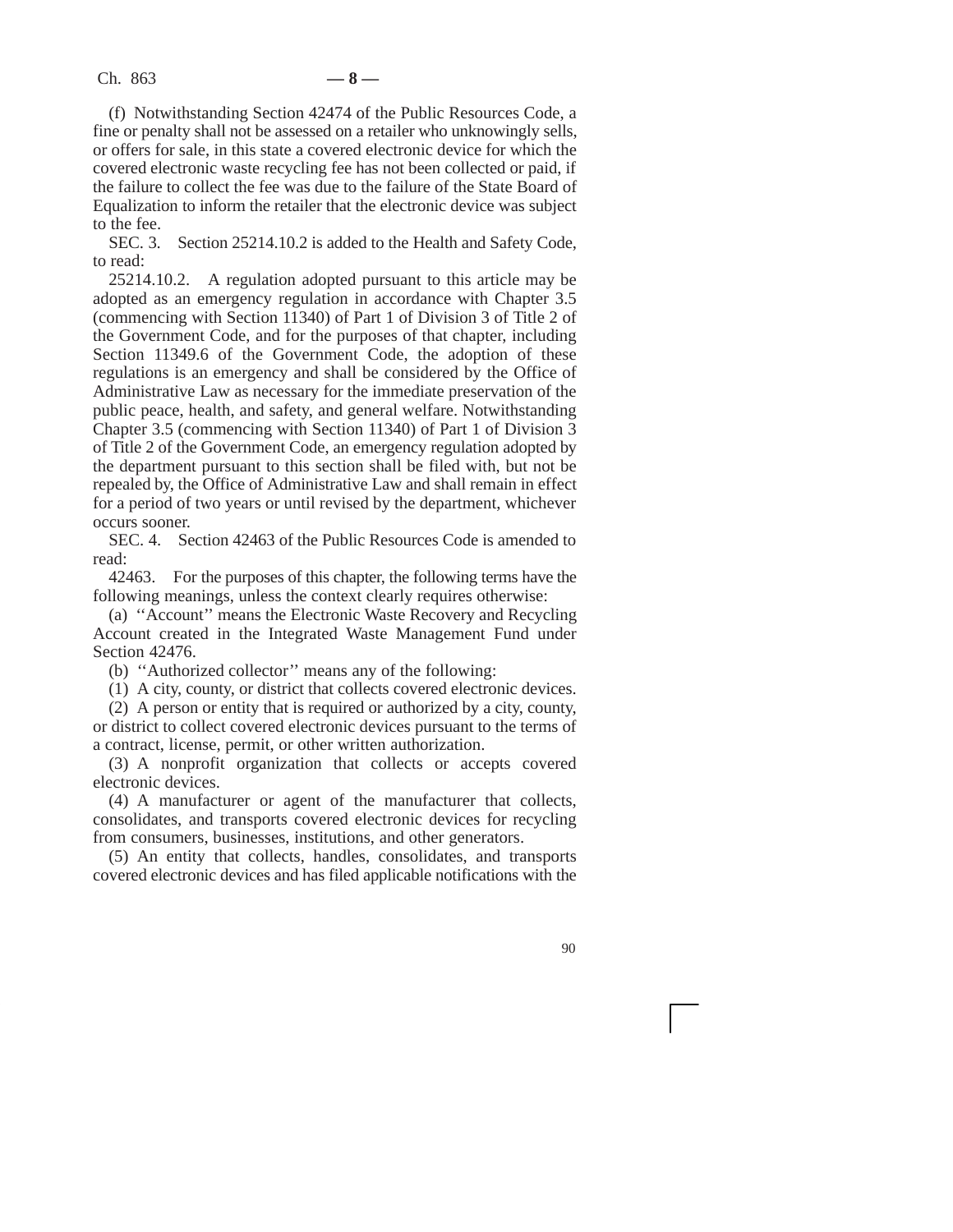department pursuant to Chapter 23 (commencing with Section 66273.1) of Division 4.5 of Title 22 of the California Code of Regulations.

(c) ''Board'' means the California Integrated Waste Management Board.

(d) ''Consumer'' means a person who purchases a new or refurbished covered electronic device in a transaction that is a retail sale or in a transaction to which a use tax applies pursuant to Part 1 (commencing with Section 6001) of Division 2 of the Revenue and Taxation Code.

(e) ''Department'' means the Department of Toxic Substances Control.

(f) (1) Except as provided in paragraph (2), ''covered electronic device'' means a video display device containing a screen greater than four inches, measured diagonally, that is identified in the regulations adopted by the department pursuant to subdivision (b) of Section 25214.10.1 of the Health and Safety Code.

(2) ''Covered electronic device'' does not include any of the following:

(A) A video display device that is a part of a motor vehicle, as defined in Section 415 of the Vehicle Code, or any component part of a motor vehicle assembled by, or for, a vehicle manufacturer or franchised dealer, including replacement parts for use in a motor vehicle.

(B) A video display device that is contained within, or a part of a piece of industrial, commercial, or medical equipment, including monitoring or control equipment.

(C) A video display device that is contained within a clothes washer, clothes dryer, refrigerator, refrigerator and freezer, microwave oven, conventional oven or range, dishwasher, room air conditioner, dehumidifier, or air purifier.

(D) An electronic device, on and after the date that it ceases to be a covered electronic device under subdivision (e) of Section 25214.10.1 of the Health and Safety Code.

(g) ''Covered electronic waste'' or ''covered e-waste'' means a covered electronic device that is discarded.

(h) ''Covered electronic waste recycling fee'' or ''covered e-waste recycling fee'' means the fee imposed pursuant to Article 3 (commencing with Section 42464).

(i) ''Covered electronic waste recycler'' or ''covered e-waste recycler'' means any of the following:

(1) A person who engages in the manual or mechanical separation of covered electronic devices to recover components and commodities contained therein for the purpose of reuse or recycling.

(2) A person who changes the physical or chemical composition of a covered electronic device, in accordance with the requirements of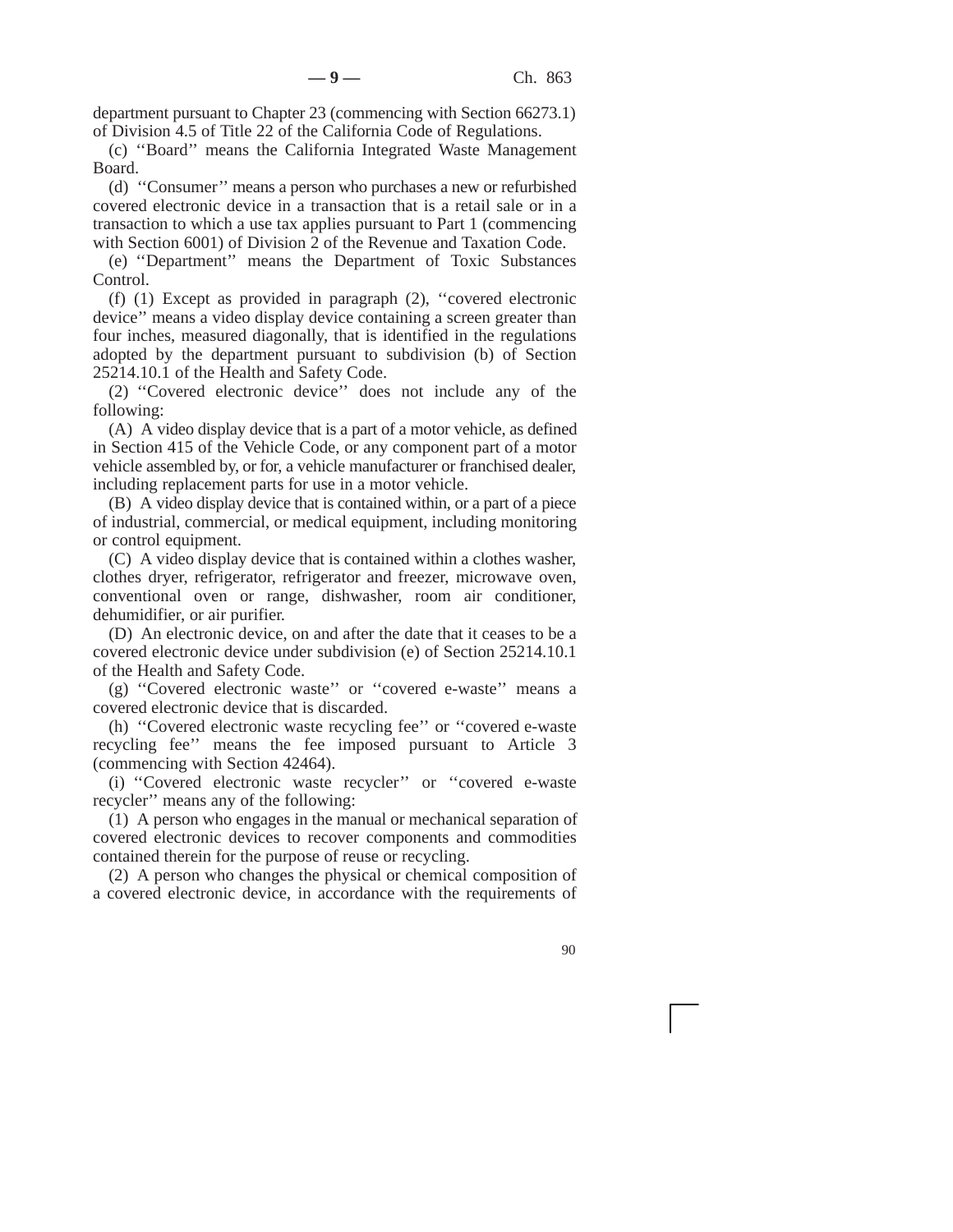Chapter 6.5 (commencing with Section 25100) of Division 20 of the Health and Safety Code and the regulations adopted pursuant to that chapter, by deconstructing, size reduction, crushing, cutting, sawing, compacting, shredding, or refining for purposes of segregating components, for purposes of recovering or recycling those components, and who arranges for the transport of those components to an end user.

(3) A manufacturer who meets any conditions established by this chapter and Chapter 6.5 (commencing with Section 25100) of Division 20 of the Health and Safety Code for the collection or recycling of covered electronic waste.

(j) ''Discarded'' has the same meaning as defined in subdivision (b) of Section 25124 of the Health and Safety Code.

(k) ''Electronic waste recovery payment'' means an amount established and paid by the board pursuant to Section 42477.

(*l*) ''Electronic waste recycling payment'' means an amount established and paid by the board pursuant to Section 42478.

(m) ''Hazardous material'' has the same meaning as defined in Section 25501 of the Health and Safety Code.

(n) ''Manufacturer'' means any of the following:

(1) A person who manufactures a covered electronic device sold in this state.

(2) A person who sells a covered electronic device in this state under that person's brand name.

(o) ''Person'' means an individual, trust firm, joint stock company, business concern, and corporation, including, but not limited to, a government corporation, partnership, limited liability company, and association. Notwithstanding Section 40170, ''person'' also includes a city, county, city and county, district, commission, the state or a department, agency, or political subdivision thereof, an interstate body, and the United States and its agencies and instrumentalities to the extent permitted by law.

(p) ''Recycling'' has the same meaning as defined in subdivision (a) of Section 25121.1 of the Health and Safety Code.

(q) ''Refurbished,'' when used to describe a covered electronic device, means a device that the manufacturer has tested and returned to a condition that meets factory specifications for the device, has repackaged, and has labeled as refurbished.

(r) ''Retailer'' means a person who makes a retail sale of a new or refurbished covered electronic device. ''Retailer'' includes a manufacturer of a covered electronic device who sells that covered electronic device directly to a consumer through any means, including, but not limited to, a transaction conducted through a sales outlet, catalog, or the Internet, or any other similar electronic means.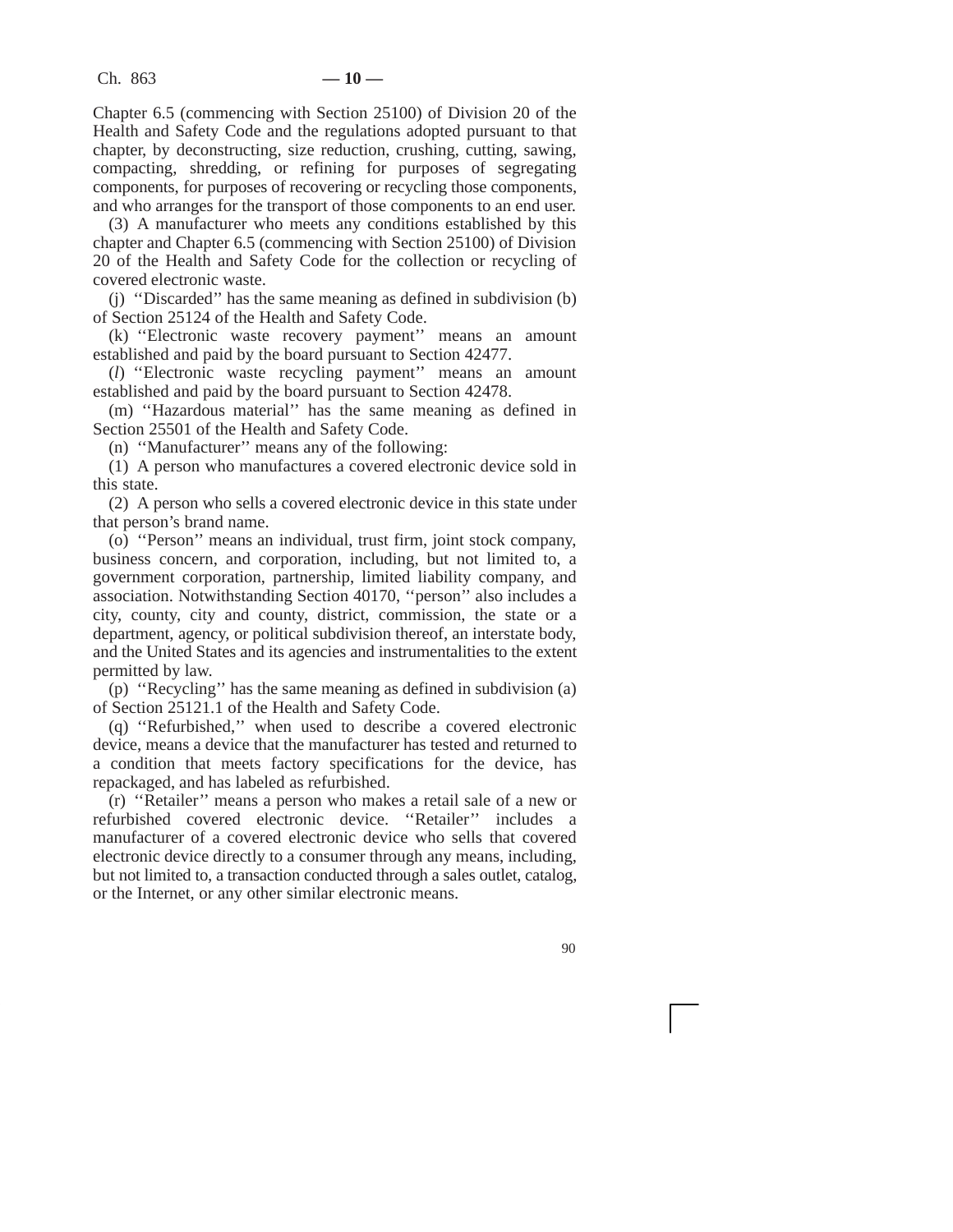(s) (1) ''Retail sale'' has the same meaning as defined under Section 6007 of the Revenue and Taxation Code.

(2) ''Retail sale'' does not include the sale of a covered electronic device that is temporarily stored or used in California for the sole purpose of preparing the covered electronic device for use thereafter solely outside the state, and that is subsequently transported outside the state and thereafter used solely outside the state.

(t) ''Video display device'' means an electronic device with an output surface that displays, or is capable of displaying, moving graphical images or a visual representation of image sequences or pictures, showing a number of quickly changing images on a screen in fast succession to create the illusion of motion, including, if applicable, a device that is an integral part of the display, in that it cannot be easily removed from the display by the consumer, that produces the moving image on the screen. A video display device may use, but is not limited to, a cathode ray tube (CRT), liquid crystal display (LCD), gas plasma, digital light processing, or other image projection technology.

SEC. 5. Section 42464 of the Public Resources Code is amended to read:

42464. (a) On and after January 1, 2005, or as otherwise provided by Section 25214.10.1 of the Health and Safety Code, a consumer shall pay a covered electronic waste recycling fee upon the purchase of a new or refurbished covered electronic device, in the following amounts:

(1) Six dollars (\$6) for each covered electronic device with a screen size of less than 15 inches measured diagonally.

(2) Eight dollars (\$8) for each covered electronic device with a screen size greater than or equal to 15 inches but less than 35 inches measured diagonally.

(3) Ten dollars (\$10) for each covered electronic device with a screen size greater than or equal to 35 inches measured diagonally.

(b) Except as provided in subdivision (d), a retailer shall collect from the consumer a covered electronic waste recycling fee at the time of the retail sale of a covered electronic device.

(c) A retailer may retain 3 percent of the covered electronic waste recycling fee as reimbursement for all costs associated with the collection of the fee and shall transmit the remainder of the fee to the state pursuant to Section 42464.4.

(d) If a retailer elects to pay the covered electronic waste recycling fee on behalf of the consumer, the retailer shall provide an express statement to that effect on the receipt given to the consumer at the time of sale. If a retailer elects to pay the covered electronic waste recycling fee on behalf of the consumer, the fee is a debt owed by the retailer to the state, and the consumer is not liable for the fee.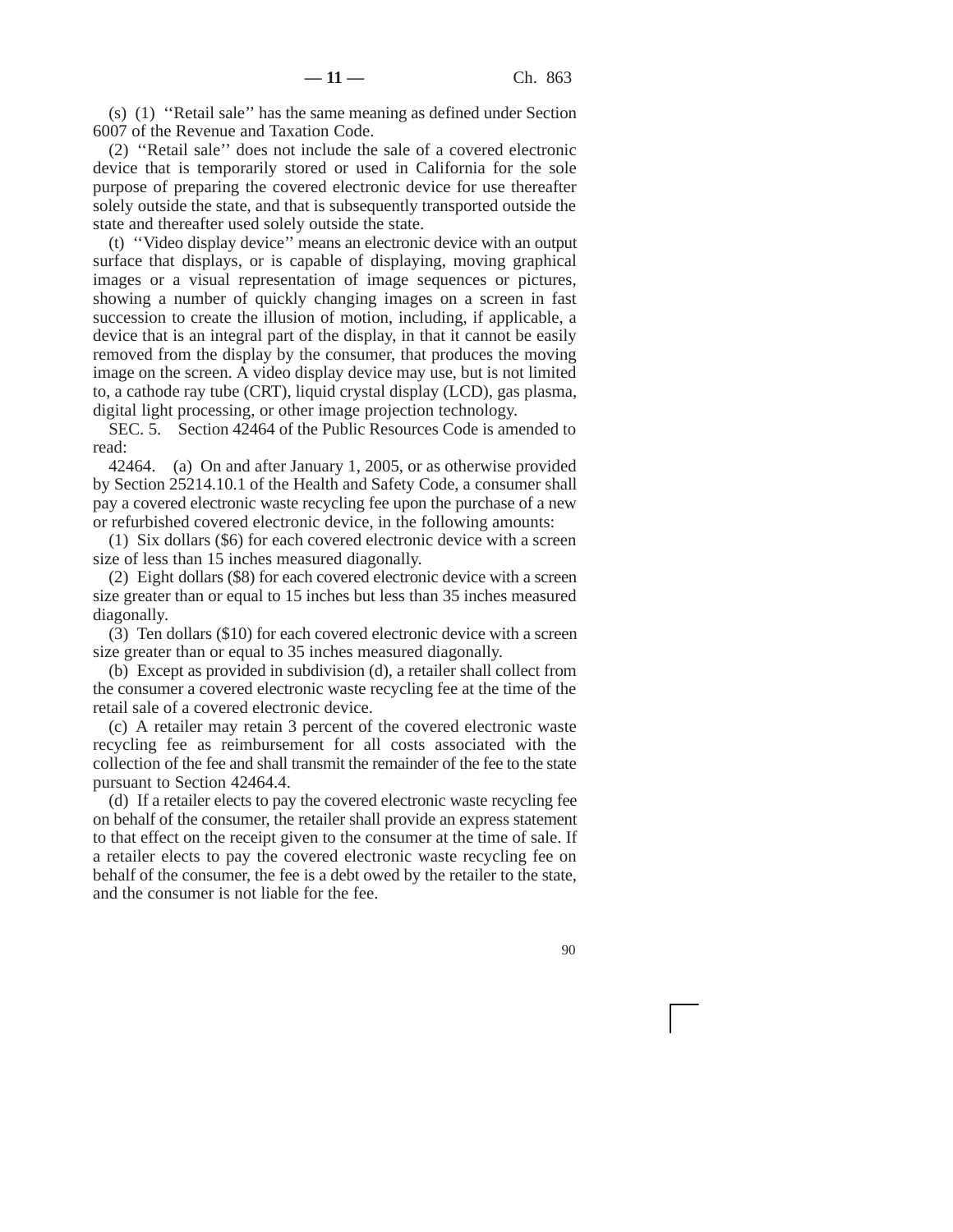(e) The retailer shall separately state the covered electronic waste recycling fee on the receipt given to the consumer at the time of sale.

(f) On or before August 1, 2005, and, thereafter, no more frequently than annually, and no less frequently than biennially, the board, in collaboration with the department, shall review, at a public hearing, the covered electronic waste recycling fee and shall make any adjustments to the fee to ensure that there are sufficient revenues in the account to fund the covered electronic waste recycling program established pursuant to this chapter. Adjustments to the fee that are made on or before August 1 shall apply to the calendar year beginning the following January 1. The board shall base an adjustment of the covered electronic waste recycling fee on both of the following factors:

(1) The sufficiency, and any surplus, of revenues in the account to fund the collection, consolidation, and recycling of covered electronic waste that is projected to be recycled in the state.

(2) The sufficiency of revenues in the account for the board and the department to administer, enforce, and promote the program established pursuant to this chapter, plus a prudent reserve not to exceed 5 percent of the amount in the account.

SEC. 6. Section 42464.2 of the Public Resources Code is repealed.

SEC. 7. Section 42464.2 is added to the Public Resources Code, to read:

42464.2. The State Board of Equalization shall collect the fee imposed pursuant to this chapter under the Fee Collection Procedures Law (Part 30 (commencing with Section 55001) of Division 2 of the Revenue and Taxation Code). For the purposes of this section, a reference in the Fee Collection Procedures Law to ''feepayer'' shall include a retailer and a consumer.

SEC. 8. Section 42464.4 is added to the Public Resources Code, to read:

42464.4. (a) The covered electronic waste recycling fee shall be due and payable quarterly on or before the last day of the month following each calendar quarter. The payments shall be accompanied by a return in the form as prescribed by the State Board of Equalization or that person authorized to collect, including, but not limited to, electronic media.

(b) The State Board of Equalization may require the payment of the fee and the filing of returns for other than quarterly periods.

SEC. 8.5. Section 42464.6 is added to the Public Resources Code, to read:

42464.6. (a) The State Board of Equalization shall not accept or consider a petition for redetermination of fees determined under this chapter if the petition is founded upon the grounds that an item is or is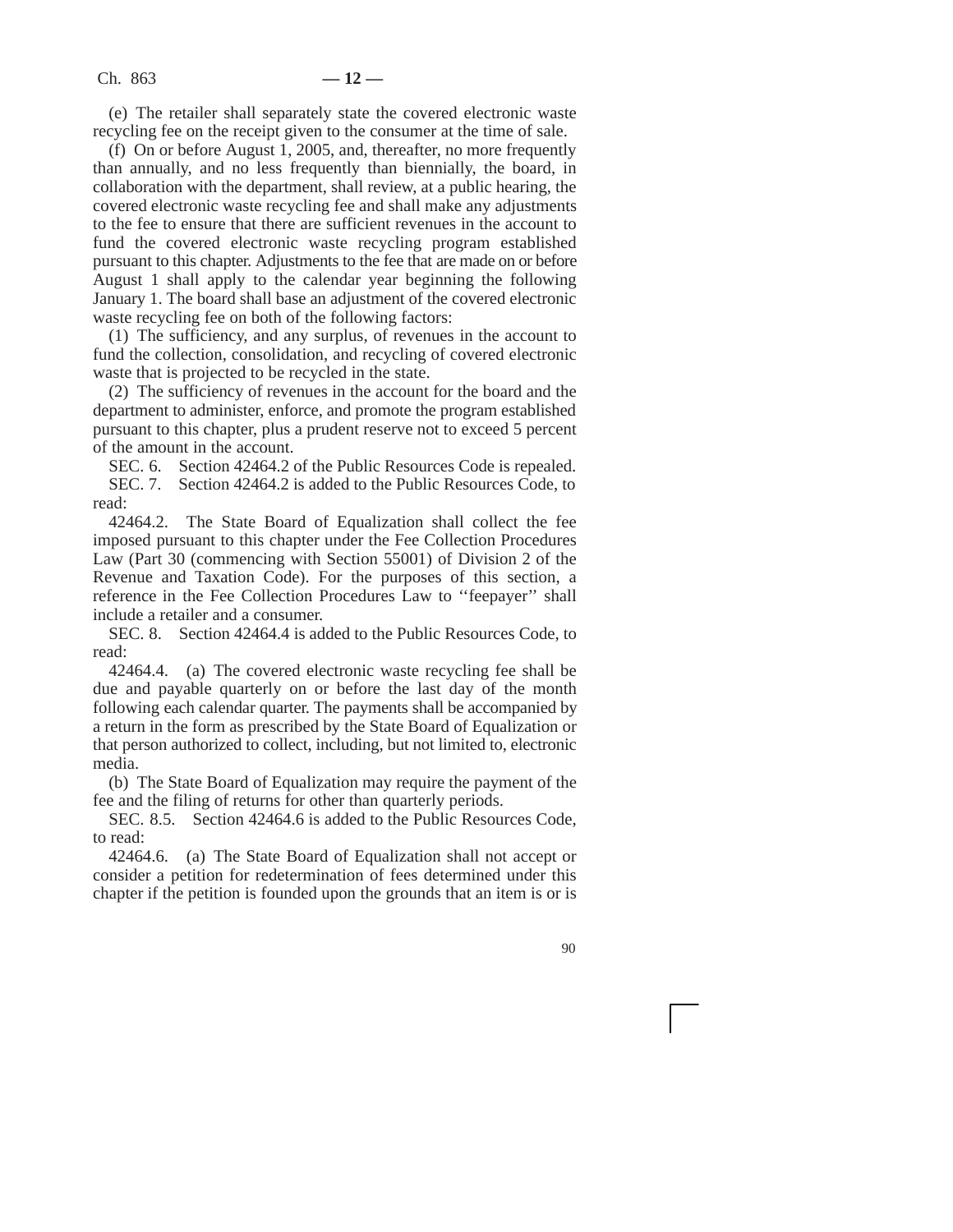not a covered electronic device. The State Board of Equalization shall forward to the department any appeal of a determination that is based on the grounds that an item is or is not a covered electronic device.

(b) The State Board of Equalization shall not accept or consider a claim for refund of fees paid pursuant to this chapter if the claim is founded upon the grounds that an item is or is not a covered electronic device. The State Board of Equalization shall forward to the department any claim for refund that is based on the grounds that an item is or is not a covered electronic device.

SEC. 9. Section 42465 of the Public Resources Code is amended to read:

42465. On and after the date specified in subdivision (a) of Section 42464, a person shall not sell a new or refurbished covered electronic device to a consumer in this state if the board or department determines that the manufacturer of that covered electronic device is not in compliance with this chapter or as provided otherwise by Section 25214.10.1 of the Health and Safety Code.

SEC. 10. Section 42465.1 of the Public Resources Code is amended to read:

42465.1. On and after January 1, 2005, or as specified otherwise in Section 25214.10.1 of the Health and Safety Code, a person may not sell or offer for sale in this state a new or refurbished covered electronic device unless the device is labeled with the name of the manufacturer or the manufacturer's brand label, so that it is readily visible.

SEC. 11. Section 42465.2 of the Public Resources Code is amended to read:

42465.2. (a) On or before July 1, 2005, or as specified otherwise in Section 25214.10.1 of the Health and Safety Code, and at least once annually thereafter as determined by the board, each manufacturer of a covered electronic device sold in this state shall do all of the following:

(1) Submit to the board a report that includes all of the following information:

(A) An estimate of the number of covered electronic devices sold by the manufacturer in the state during the previous year.

(B) A baseline or set of baselines that show the total estimated amounts of mercury, cadmium, lead, hexavalent chromium, and PBB's used in covered electronic devices manufactured by the manufacturer in that year and the reduction in the use of those hazardous materials from the previous year.

(C) A baseline or set of baselines that show the total estimated amount of recyclable materials contained in covered electronic devices sold by the manufacturer in that year and the increase in the use of those recyclable materials from the previous year.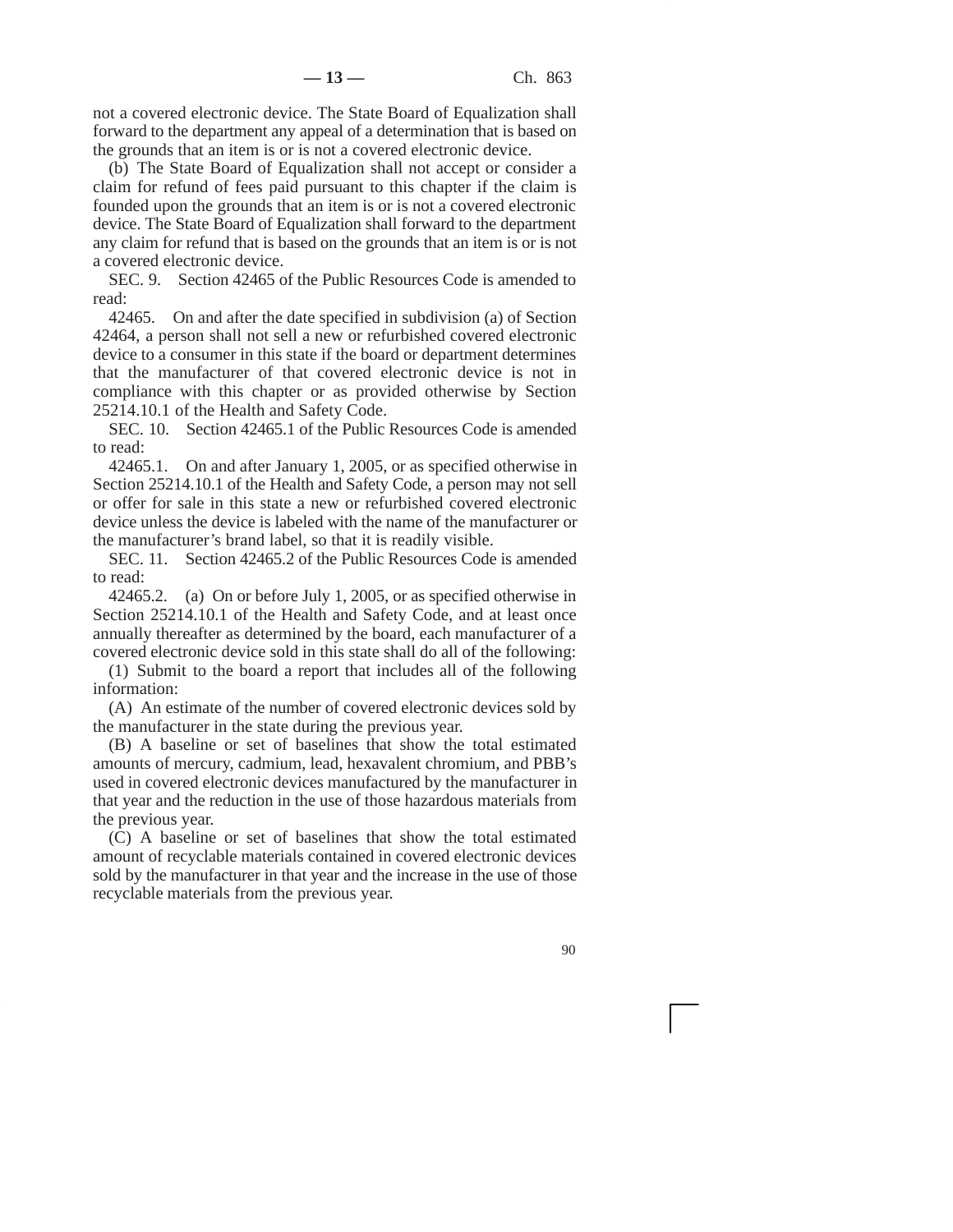(D) A baseline or a set of baselines that describe any efforts to design covered electronic devices for recycling and goals and plans for further increasing design for recycling.

(E) A list of those retailers, including, but not limited to, Internet and catalog retailers, to which the manufacturer provided a notice in the prior 12 months pursuant to Section 42465.3 and subdivision (c) of Section 25214.10.1 of the Health and Safety Code.

(2) Make information available to consumers, that describes where and how to return, recycle, and dispose of the covered electronic device and opportunities and locations for the collection or return of the device, through the use of a toll-free telephone number, Internet Web site, information labeled on the device, information included in the packaging, or information accompanying the sale of covered electronic device.

(b) (1) For the purposes of complying with paragraph (1) of subdivision (a), a manufacturer may submit a report to the board that includes only those covered electronic devices that include applications of the compounds listed in subparagraph (B) of paragraph (1) of subdivision (a) that are exempt from the Directive 2002/95/EC adopted by the European Parliament and the Council of the European Union on January 27, 2003, and any amendments made to that directive, if both of the following conditions are met, as modified by Section 24214.10 of the Health and Safety Code:

(A) The manufacturer submits written verification to the department that demonstrates, to the satisfaction of the department, that the manufacturer is in compliance with Directive 2002/95/EC, and any amendments to that directive, for those covered electronic devices for which it is not submitting a report to the board pursuant to this subdivision.

(B) The department certifies that the manufacturer is in compliance with Directive 2002/95/EC, and any amendments to that directive, for those covered electronic devices for which the manufacturer is not submitting a report to the board pursuant to this subdivision.

(2) When reporting pursuant to this subdivision, a manufacturer is required only to report on specific applications of compounds used in covered electronic devices that are exempt from Directive 2002/95/EC.

(c) Any information submitted to the board pursuant to subdivision (a) that is proprietary in nature or a trade secret shall be subject to protection under state laws and regulations governing that information.

SEC. 12. Section 42465.3 of the Public Resources Code is amended to read: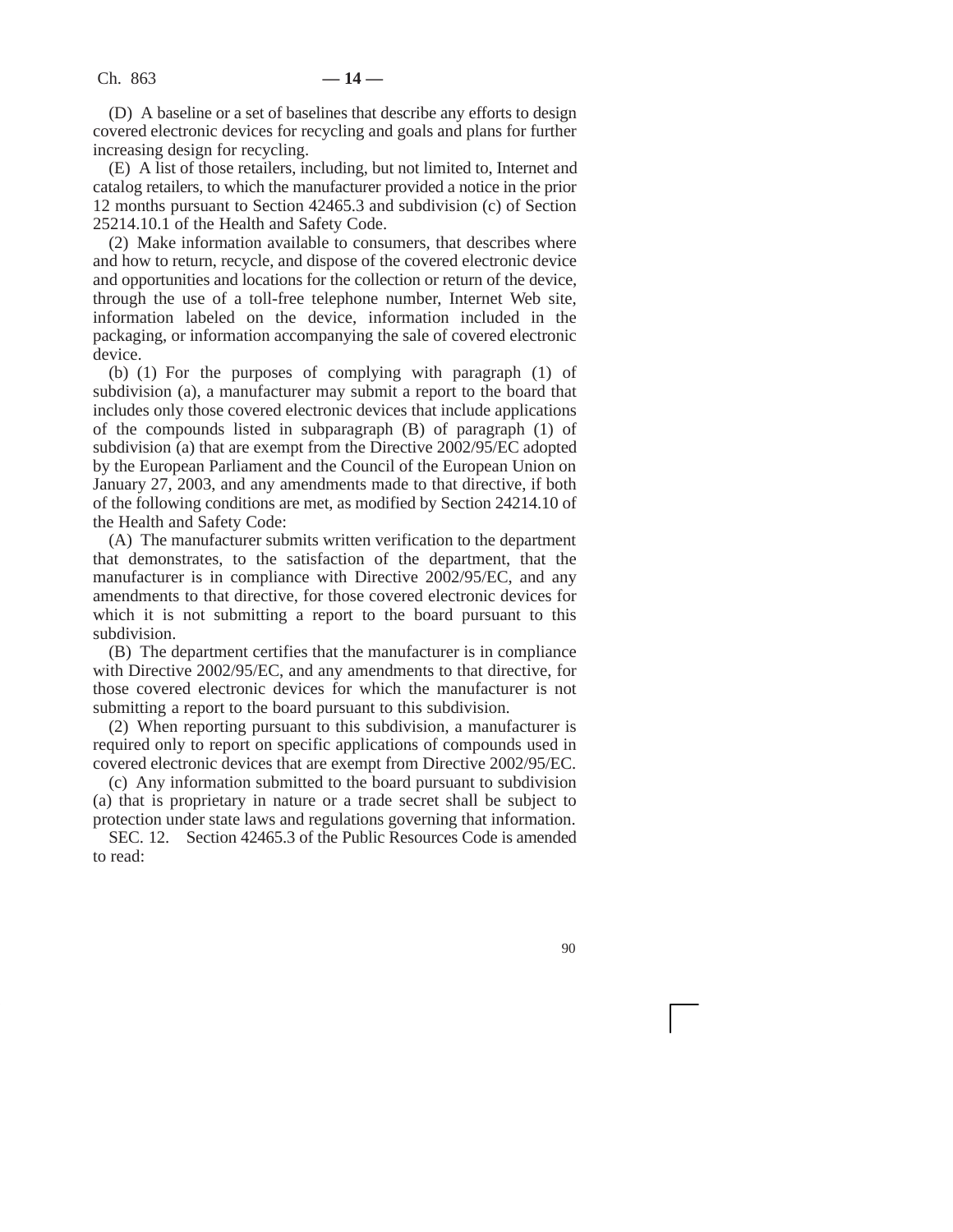42465.3. A manufacturer of a covered electronic device shall comply with the notification requirements of subdivision (c) of Section 25214.10.1 of the Health and Safety Code.

SEC. 13. Section 42475 of the Public Resources Code is amended to read:

42475. (a) The board shall administer and enforce this chapter in consultation with the department.

(b) The board and the department may adopt regulations pursuant to Chapter 3.5 (commencing with Section 11340) of Part 1 of Division 3 of Title 2 of the Government Code that are necessary to implement this chapter, and any other regulations that the board and the department determines are necessary to implement the provisions of this chapter in a manner that is enforceable.

(c) The board shall adopt regulations pursuant to Chapter 3.5 (commencing with Section 11340) of Part 1 of Division 3 of Title 2 of the Government Code that ensure the protection of any proprietary information submitted to the board by a manufacturer of covered electronic devices.

(d) The board and the department may prepare, publish, or issue any materials that the board or department determines to be necessary for the dissemination of information concerning the activities of the board or department under this chapter.

(e) In carrying out this chapter, the board and the department may solicit and use any and all expertise available in other state agencies, including, but not limited to, the department, the Department of Conservation, and the State Board of Equalization.

SEC. 14. Section 42475.1 of the Public Resources Code is repealed. SEC. 15. Section 42475.2 of the Public Resources Code is amended to read:

42475.2. (a) The board and the department may each adopt regulations to implement and enforce this chapter as emergency regulations.

(b) The emergency regulations adopted pursuant to this chapter shall be adopted in accordance with Chapter 3.5 (commencing with Section 11340) of Part 1 of Division 3 of Title 2 of the Government Code, and for the purposes of that chapter, including Section 11349.6 of the Government Code, the adoption of these regulations is an emergency and shall be considered by the Office of Administrative Law as necessary for the immediate preservation of the public peace, health, safety, and general welfare. Notwithstanding Chapter 3.5 (commencing with Section 11340) of Part 1 of Division 3 of Title 2 of the Government Code, any emergency regulations adopted by the board or the department pursuant to this section shall be filed with, but not be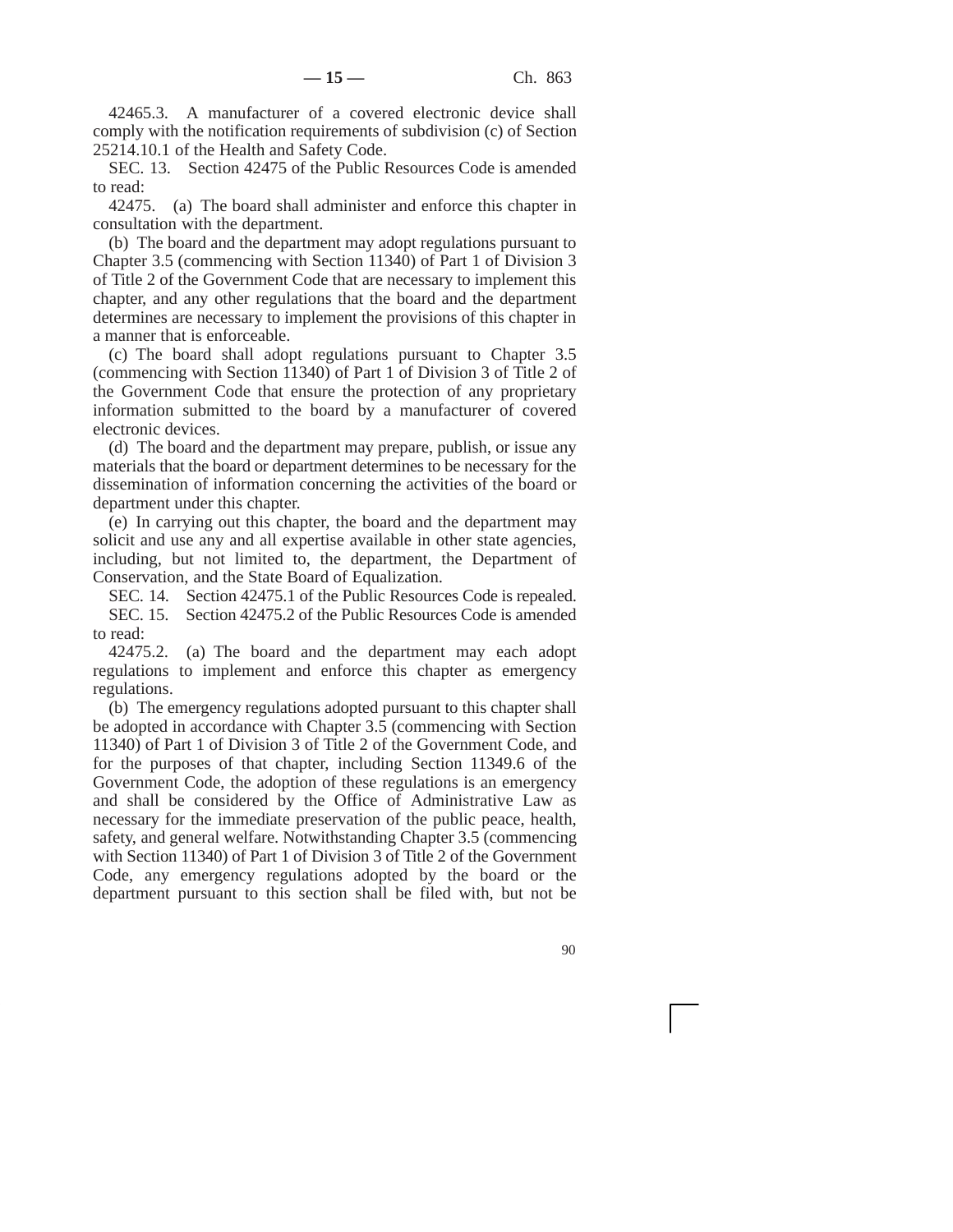repealed by, the Office of Administrative Law and shall remain in effect for a period of two years or until revised by the department or the board, whichever occurs sooner.

SEC. 16. Section 42476 of the Public Resources Code is amended to read:

42476. (a) The Electronic Waste and Recovery and Recycling Account is hereby established in the Integrated Waste Management Fund. All fees collected pursuant to this chapter shall be deposited in the account. Notwithstanding Section 13340 of the Government Code, the funds in the account are hereby continuously appropriated, without regard to fiscal year, for the following purposes:

(1) To pay refunds of the covered electronic waste recycling fee imposed under Section 42464.

(2) To make electronic waste recovery payments to an authorized collector of covered electronic waste pursuant to Section 42479.

(3) To make electronic waste recycling payments to covered electronic waste recyclers pursuant to Section 42479.

(4) To make payments to manufacturers pursuant to subdivision (g).

(b) (1) The money in the account may be expended for the following purposes only upon appropriation by the Legislature in the annual Budget Act:

(A) For the administration of this chapter by the board and the department.

(B) To reimburse the State Board of Equalization for its administrative costs of registering, collecting, making refunds, and auditing retailers and consumers in connection with the covered electronic waste recycling fee imposed under Section 42464.

(C) To provide funding to the department to implement and enforce Chapter 6.5 (commencing with Section 25100) of Division 20 of the Health and Safety Code, as that chapter relates to covered electronic devices, and any regulations adopted by the department pursuant to that chapter.

(D) To establish the public information program specified in subdivision (d).

(2) Any fines or penalties collected pursuant to this chapter shall be deposited in the Electronic Waste Penalty Subaccount, which is hereby established in the account. The funds in the Electronic Waste Penalty Subaccount may be expended by the board or department only upon appropriation by the Legislature.

(c) Notwithstanding Section 16475 of the Government Code, any interest earned upon funds in the Electronic Waste Recovery and Recycling Account shall be deposited in that account for expenditure pursuant to this chapter.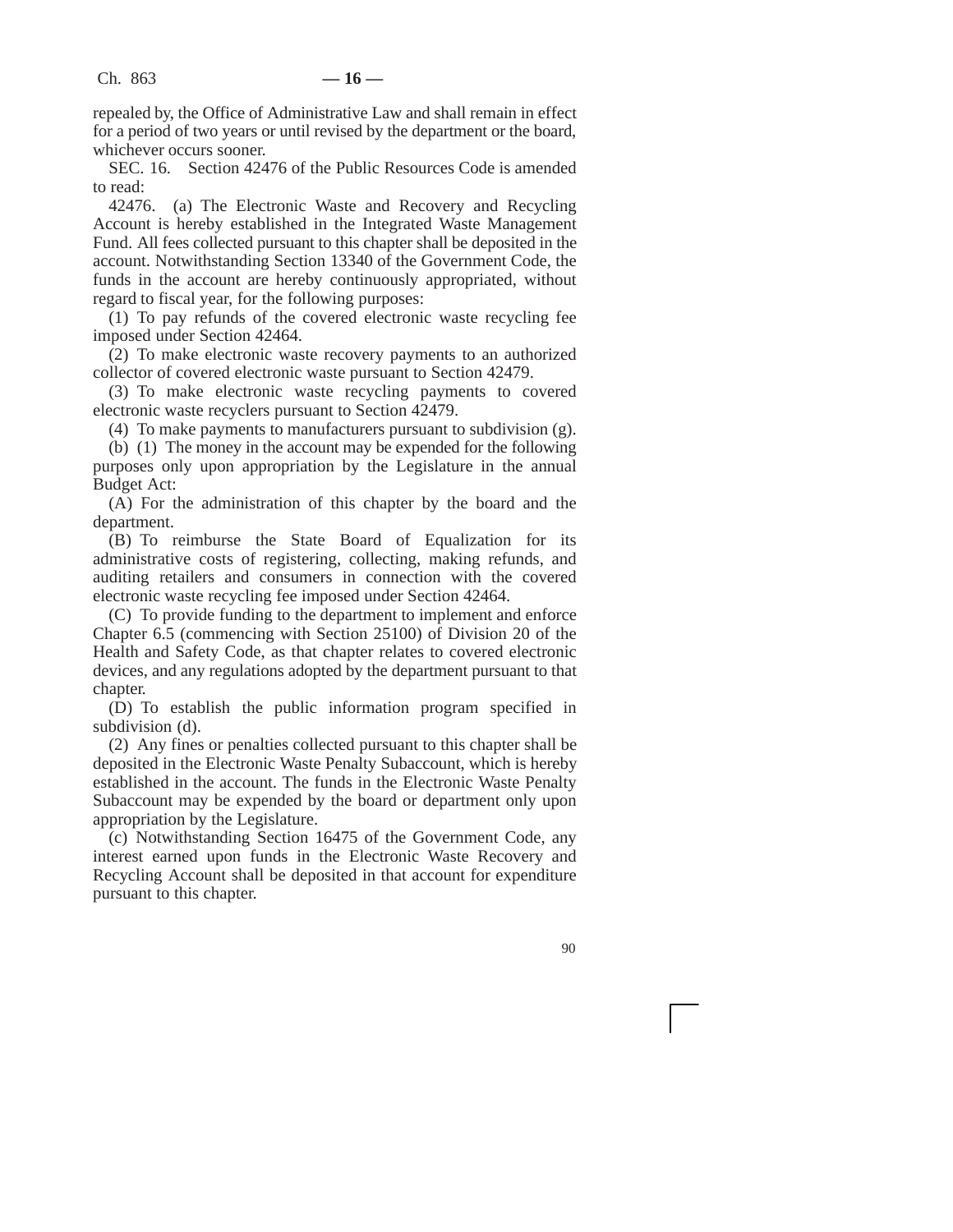(d) Not more than 1 percent of the funds annually deposited in the Electronic Waste Recovery and Recycling Account shall be expended for the purposes of establishing the public information program to educate the public in the hazards of improper covered electronic device storage and disposal and on the opportunities to recycle covered electronic devices.

(e) The board shall adopt regulations specifying cancellation methods for the recovery, processing, or recycling of covered electronic waste.

(f) The board may pay an electronic waste recycling payment or electronic waste recovery payment for covered electronic waste only if all of the following conditions are met:

(1) The covered electronic waste, including any residuals from the processing of the waste, is handled in compliance with all applicable statutes and regulations.

(2) The manufacturer or the authorized collector or recycler of the electronic waste provide a cost free and convenient opportunity to recycle electronic waste, in accordance with the legislative intent specified in subdivision (b) of Section 42461.

(3) If the covered electronic waste is processed, the covered electronic waste is processed in this state according to the cancellation method authorized by the board.

(4) The board declares that the state is a market participant in the business of the recycling of covered electronic waste for all of the following reasons:

(A) The fee is collected from the state's consumers for covered electronic devices sold for use in the state.

(B) The purpose of the fee and subsequent payments is to prevent damage to the public health and the environment from waste generated in the state.

(C) The recycling system funded by the fee ensures that economically viable and sustainable markets are developed and supported for recovered materials and components in order to conserve resources and maximize business and employment opportunities within the state.

(g) (1) The board may make a payment to a manufacturer that takes back a covered electronic device from a consumer in this state for purposes of recycling the device at a processing facility. The amount of the payment made by the board shall equal the value of the covered electronic waste recycling fee paid for that device. To qualify for a payment pursuant to this subdivision, the manufacturer shall demonstrate both of the following to the board:

(A) The covered electronic device for which payment is claimed was used in this state.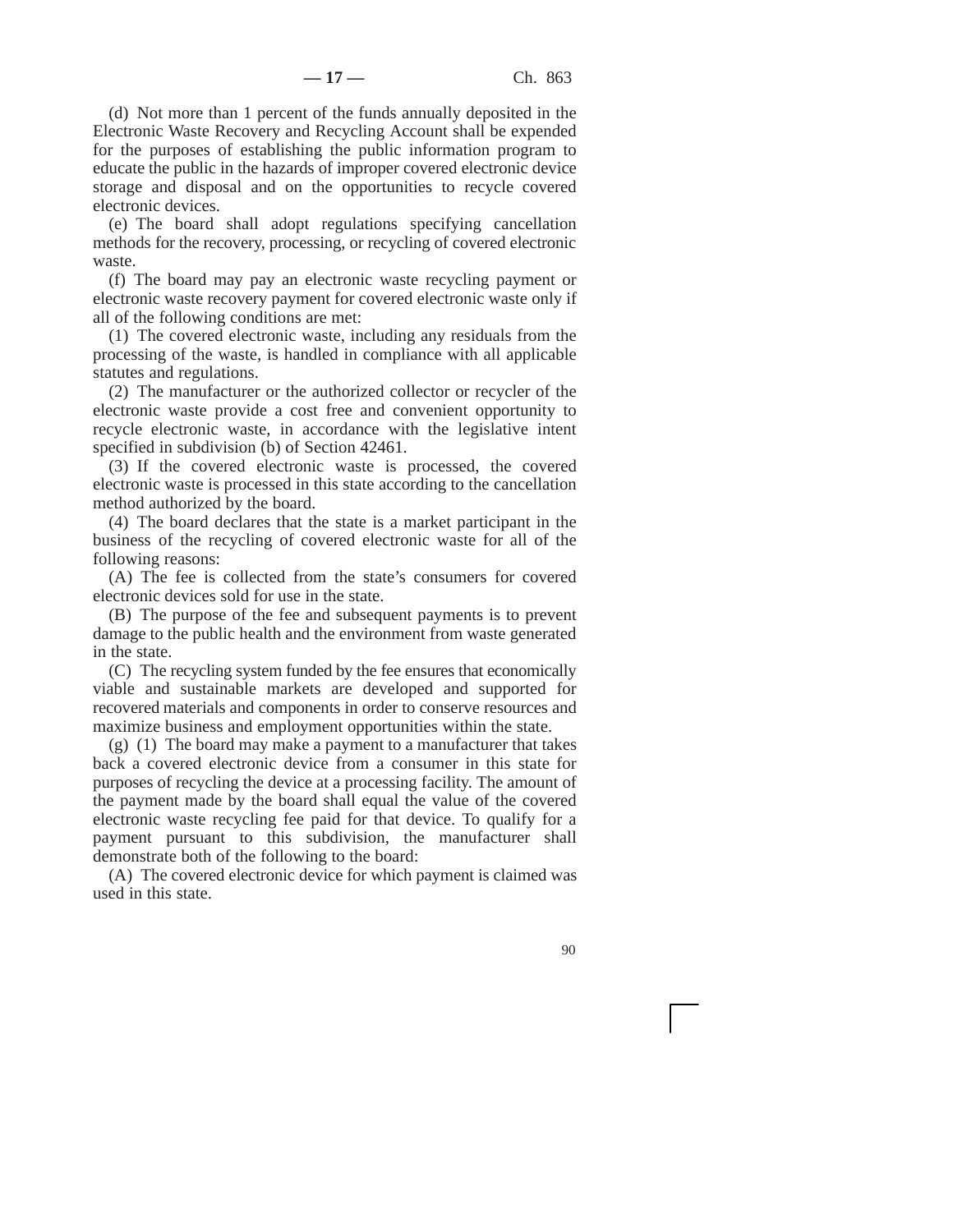(B) The covered electronic waste for which a payment is claimed, including any residuals from the processing of the waste, has been, and will be, handled in compliance with all applicable statutes and regulations.

(2) A covered electronic device for which a payment is made under this subdivision is not eligible for an electronic waste recovery payment or an electronic waste recycling payment under Section 42479.

SEC. 17. Section 42476.5 of the Public Resources Code is amended to read:

42476.5. A person who exports covered electronic waste, or a covered electronic device intended for recycling or disposal, to a foreign country, or to another state for ultimate export to a foreign country, shall do all of the following at least 60 days prior to export:

(a) Notify the department of the destination, disposition, contents, and volume of the waste, or device intended for recycling or disposal to be exported, and include with the notification the demonstrations required pursuant to subdivisions (b) to (e), inclusive.

(b) Demonstrate that the waste or device is being exported for the purposes of recycling or disposal.

(c) Demonstrate that the importation of the waste or device is not prohibited by an applicable law in the state or country of destination and that any import will be conducted in accordance with all applicable laws. As part of this demonstration, required import and operating licenses, permits, or other appropriate authorization documents shall be forwarded to the department.

(d) Demonstrate that the exportation of the waste or device is conducted in accordance with applicable United States or applicable international law.

(e) (1) Demonstrate that the waste or device will be managed within the country of destination only at facilities whose operations meet or exceed the binding decisions and implementing guidelines of the Organization for Economic Cooperation and Development for the environmentally sound management of the waste or device being exported.

(2) The demonstration required by this subdivision applies to any country of destination, notwithstanding that the country is not a member of the Organization for Economic Cooperation and Development.

SEC. 18. Section 42477 of the Public Resources Code is amended to read:

42477. (a) On July 1, 2004, or as specified otherwise in Section 25214.10.1 of the Health and Safety Code, and on July 1 every two years thereafter, the board in collaboration with the department shall establish an electronic waste recovery payment schedule for covered electronic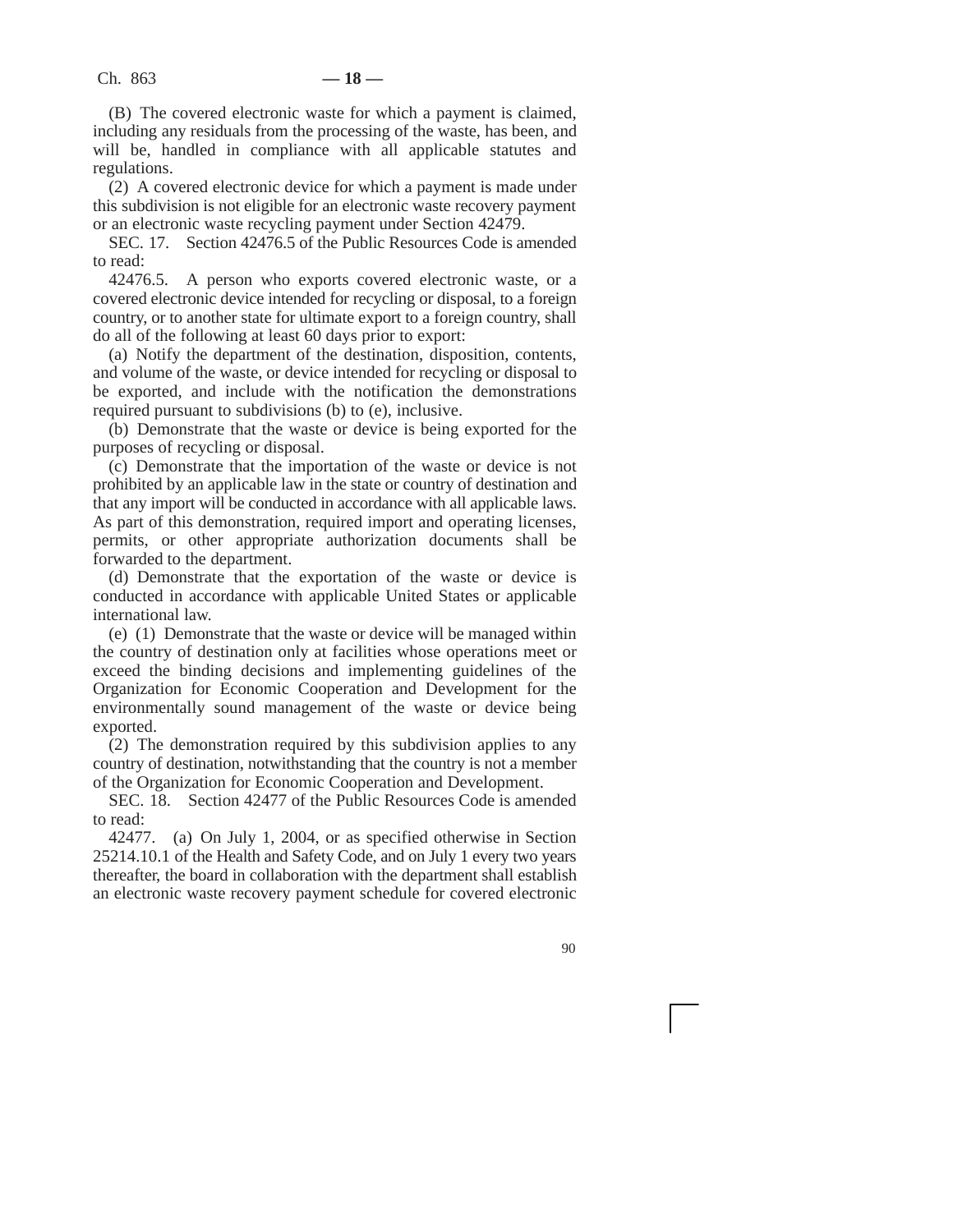wastes generated in this state to cover the net cost for an authorized collector to operate a free and convenient system for collecting, consolidating and transporting covered electronic wastes generated in this state.

(b) The board shall make the electronic waste recovery payments either directly to an authorized collector or to a covered electronic waste recycler for payment to an authorized collector pursuant to this article.

SEC. 19. Section 42478 of the Public Resources Code is amended to read:

42478. (a) Except as provided in subdivision (b), on July 1, 2004, or as specified otherwise in Section 25214.10.1 of the Health and Safety Code, and on July 1 every two years thereafter, the board, in collaboration with the department, shall establish a covered electronic waste recycling payment schedule for covered electronic wastes generated in this state to cover the average net cost for an electronic waste recycler to receive, process, and recycle each major category, as determined by the board, of covered electronic waste received from an authorized collector. The board shall make the electronic waste recycling payments to a covered electronic waste recycler pursuant to this article.

(b) Until the board adopts a new payment schedule that covers the average net cost for an electronic waste recycler to receive, process, and recycle each major category, as determined by the board of covered electronic waste received from an authorized collector, the amount of the covered electronic waste recycling payment shall be equal to twenty-eight cents (\$0.28) per pound of the total weight of covered electronic waste received from an authorized collector and subsequently processed for recycling.

SEC. 20. Section 42479 of the Public Resources Code is amended to read:

42479. (a) (1) For covered electronic waste collected for recycling on and after January 1, 2005, the board shall make electronic waste recovery payments and electronic waste recycling payments for the collection and recycling of covered electronic waste to an authorized collector or covered electronic waste recycler, respectively, upon receipt of a completed and verified invoice submitted to the board by the authorized collector or recycler in the form and manner determined by the board.

(2) To the extent authorized pursuant to Section 42477, a covered electronic waste recycler shall make the electronic waste recovery payments to an authorized collector upon receipt of a completed and verified invoice submitted to the recycler by the authorized collector in the form and manner determined by the board.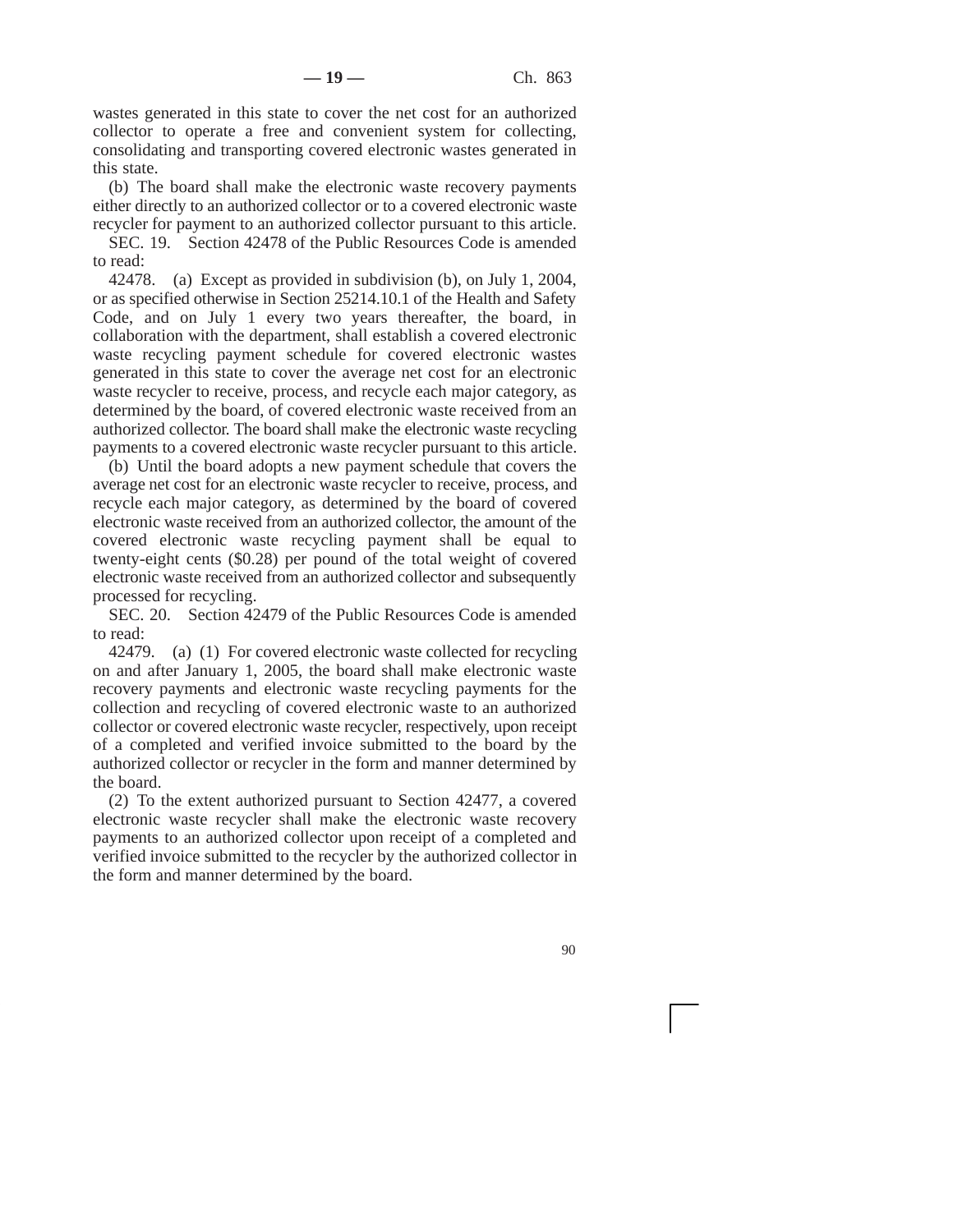(b) An e-waste recycler is eligible for a payment pursuant to this section only if the e-waste recycler meets all of the following requirements:

(1) The e-waste recycler is in compliance with applicable requirements of Article 6 (commencing with Section 66273.70) of Chapter 23 of Division 4.5 of Title 22 of the California Code of Regulations.

(2) The e-waste recycler demonstrates to the board that any facility utilized by the e-waste recycler for the handling, processing, refurbishment, or recycling of covered electronic devices meets all of the following standards:

(A) The facility has been inspected by the department within the past 12 months and had been found to be operating in conformance with all applicable laws, regulations, and ordinances.

(B) The facility is accessible during normal business hours for unannounced inspections by state or local agencies.

(C) The facility has health and safety, employee training, and environmental compliance plans and certifies compliance with the plans.

(D) The facility meets or exceed the standards specified in Chapter 1 (commencing with Section 1171) of Part 4 of Division 2, Division 4 (commencing with Section 3200), and Division 5 (commencing with Section 6300), of the Labor Code or, if all or part of the work is to be performed in another state, the equivalent requirements of that state.

SEC. 21. Section 42485 of the Public Resources Code is amended to read:

42485. Except as provided in subdivision (b) of Section 42486, the board and the department shall not implement this chapter if either of the following occur:

(a) A federal law, or a combination of federal laws, takes effect and does all of the following:

(1) Establishes a program for the collection, recycling, and proper disposal of covered electronic waste that is applicable to all covered electronic devices sold in the United States.

(2) Provides revenues to the state to support the collection, recycling, and proper disposal of covered electronic waste, in an amount that is equal to, or greater than, the revenues that would be generated by the fee imposed under Section 42464.

(3) Requires covered electronic device manufacturers, retailers, handlers, processors, and recyclers to dispose of those devices in a manner that is in compliance with all applicable federal, state, and local laws, and prohibits the devices from being exported for disposal in a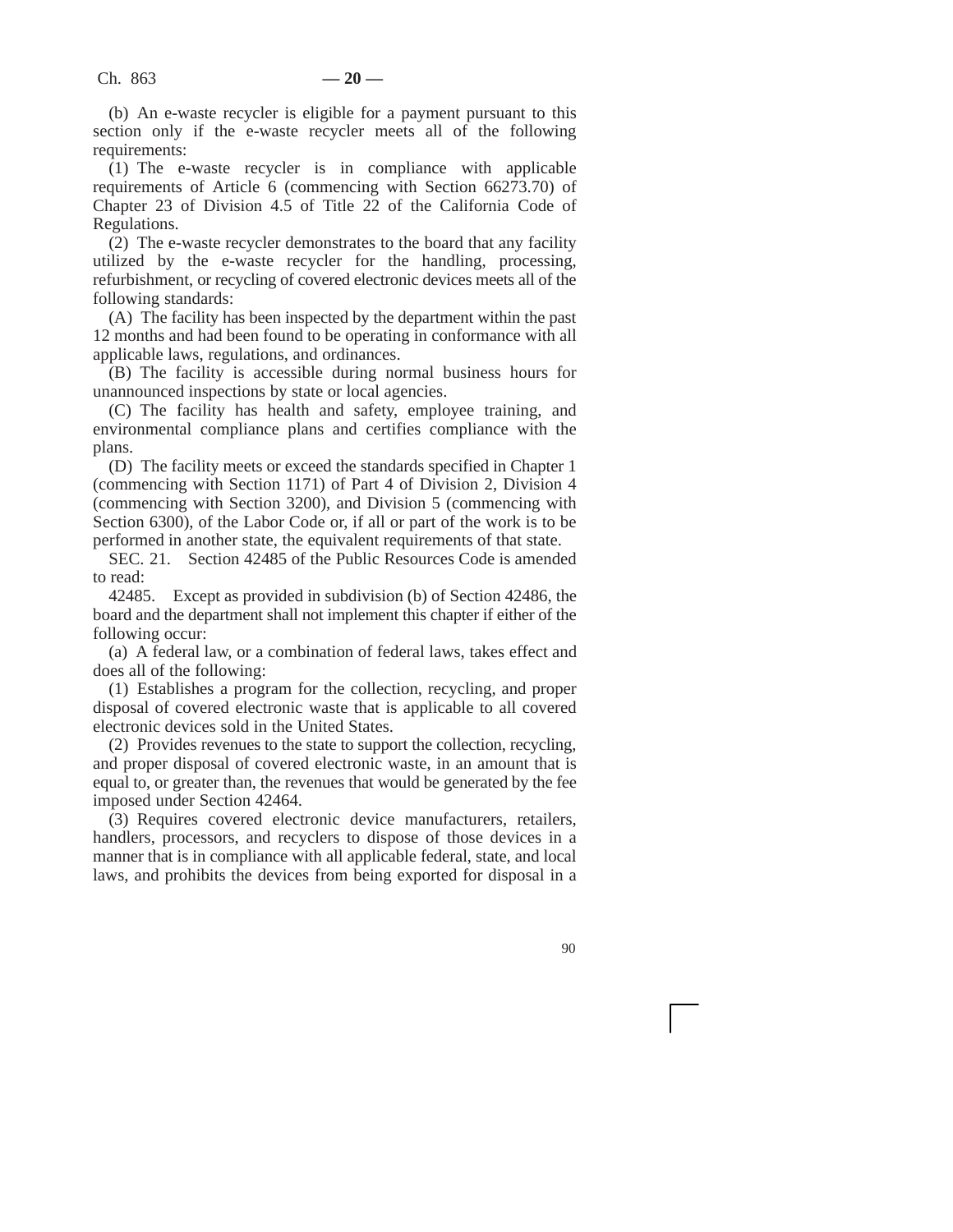manner that poses a significant risk to the public health or the environment.

(b) A trial court issues a judgment, which is not appealed, or an appellate court issues an order affirming a judgment of a trial court, holding that out-of-state manufacturers or retailers, or both, may not be required to collect the fee authorized by this chapter. The out-of-state manufacturers or retailers, or both, shall continue to collect the fee during the appellate process.

SEC. 22. Section 42486 is added to the Public Resources Code, to read:

42486. (a) Except as provided in subdivision (b), the provisions of this chapter shall become inoperative on the date that either of the events described in subdivision (a) or (b) of Section 42485 occurs, and if both occur, the earlier date.

(b) On the date specified in subdivision (a), the provisions of this chapter shall remain operative only for the collection of fees, the liability for which accrued prior to that date, making refunds, effecting credits, the disposition of moneys collected, and commencing an action or proceeding pursuant to this chapter.

SEC. 23. Section 48000 of the Public Resources Code is amended to read:

48000. (a) Each operator of a disposal facility shall pay a fee quarterly to the State Board of Equalization which is based on the amount, by weight or volumetric equivalent, as determined by the board, of all solid waste disposed of at each disposal site.

(b) The fee for solid waste disposed of shall be one dollar and thirty-four cents (\$1.34) per ton. Commencing with the 1995–96 fiscal year, the amount of the fee shall be established by the board at an amount that is sufficient to generate revenues equivalent to the approved budget for that fiscal year, including a prudent reserve, but shall not exceed one dollar and forty cents (\$1.40) per ton.

(c) The board shall notify the State Board of Equalization on the first day of the period in which the rate shall take effect of any rate change adopted pursuant to this section.

(d) The board and the State Board of Equalization shall ensure that all the fees for solid waste imposed pursuant to this section that are collected at a transfer station are paid to the State Board of Equalization in accordance with this article.

SEC. 24. (a) The Director of Finance shall transfer, as a loan, up to five million dollars (\$5,000,000) from the General Fund, and up to twenty-five million dollars (\$25,000,000) from any special fund authorized by law, to the California Integrated Waste Management